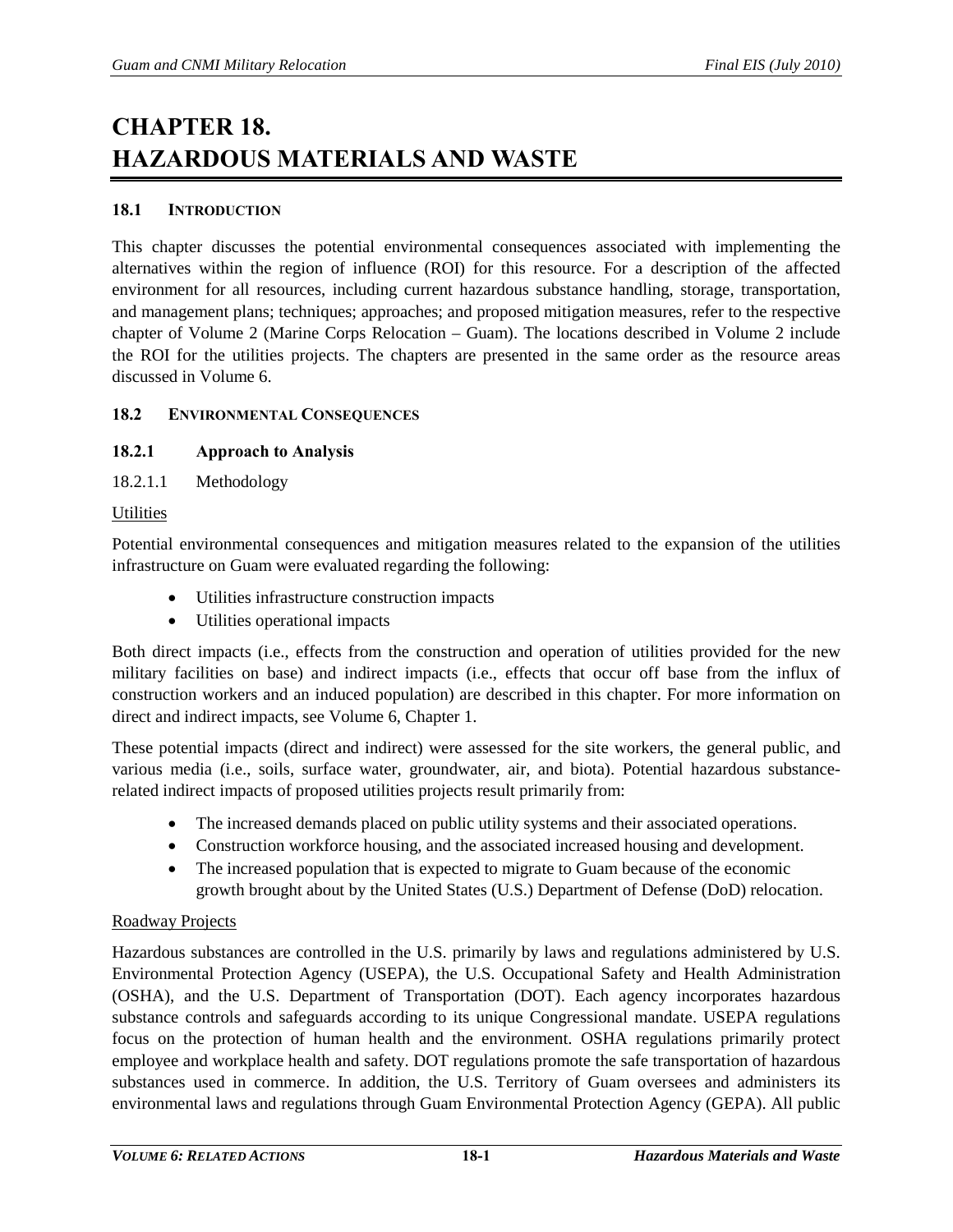and Special Purpose Entities located on Guam are subject to the GEPA environmental requirements. The GEPA Hazardous Waste Management Program and statutory authority is based primarily on Title 10 Guam Code Annotated.

This contamination screening was prepared pursuant to the Federal Highway Administration Technical Advisory T 6640.8, dated October 30, 1987 (Federal Highway Administration 1987). This advisory provides guidance on the evaluation of hazardous waste sites that would have an effect on the proposed roadway improvements. This advisory recommends that hazardous waste sites be identified and mapped in relation to the location of project alternatives under consideration.

The potential presence of polychlorinated biphenyls (PCBs) would also be a concern because of the presence of pole-mounted transformers on electrical transmission poles throughout the island.

A contamination screening of the roadway projects within the study area was conducted to determine the potential for contamination of the corridor right-of-way (ROW) and intersection improvements from adjacent properties and business operations. The screening included a review of an environmental database search, document and file reviews, a review of previous studies, a review of aerial photography, a review of company websites, and field visits. The impacts to the proposed roadway alternatives, and evaluation of hazardous material and hazardous waste generation associated with the roadway construction, are discussed in Section [18.2.6](#page-23-0) of this chapter.

## Environmental Database Review

An environmental database search was performed by Environmental Data Resources (EDR). The resulting EDR ZIP/Plus reports identified potential hazardous materials and petroleum contamination sites that are listed in USEPA databases (EDR 2009). This database search utilized a geographic information system-integrated database that included federal- and state-regulated sites.

The EDR ZIP/Plus reports provided information on potential contamination sites within the study area by zip codes. Maps to locate the sites were not available. Locally known sites previously documented in the land use review or known military facilities that were identified by the EDR ZIP/Plus reports were located and field verified. The remaining EDR information was cross referenced with additional potential contamination sites identified in the field to include available regulatory information in the site descriptions. After field verification, potential contamination sites were eliminated from further consideration if they were not within 0.25-mile (0.40-kilometers) of the centerline of the proposed roadway or intersection improvement.

The agency list descriptions define the regulatory databases reviewed for this report, along with the dates that each database was last updated by the respective agency and EDR. The following USEPA databases provided support documentation for the evaluation process:

National Priorities List (NPL), January 26, 2009 – The NPL was devised to prioritize sites for the purpose of taking remedial action as funded by the Hazardous Waste Substance Superfund program, (initially established under the Comprehensive Environmental Response, Compensation, and Liability Act [CERCLA] of 1980).

- Proposed NPL, January 26, 2009 Proposed NPL Sites.
- NPL Deletions, January 26, 2009 A listing of sites that have been deleted from the NPL. The National Oil and Hazardous Substance Pollution Contingency Plan established the criteria that USEPA uses to delete sites from the NPL.
- NPL Liens, February 16, 2009 Federal Superfund Liens.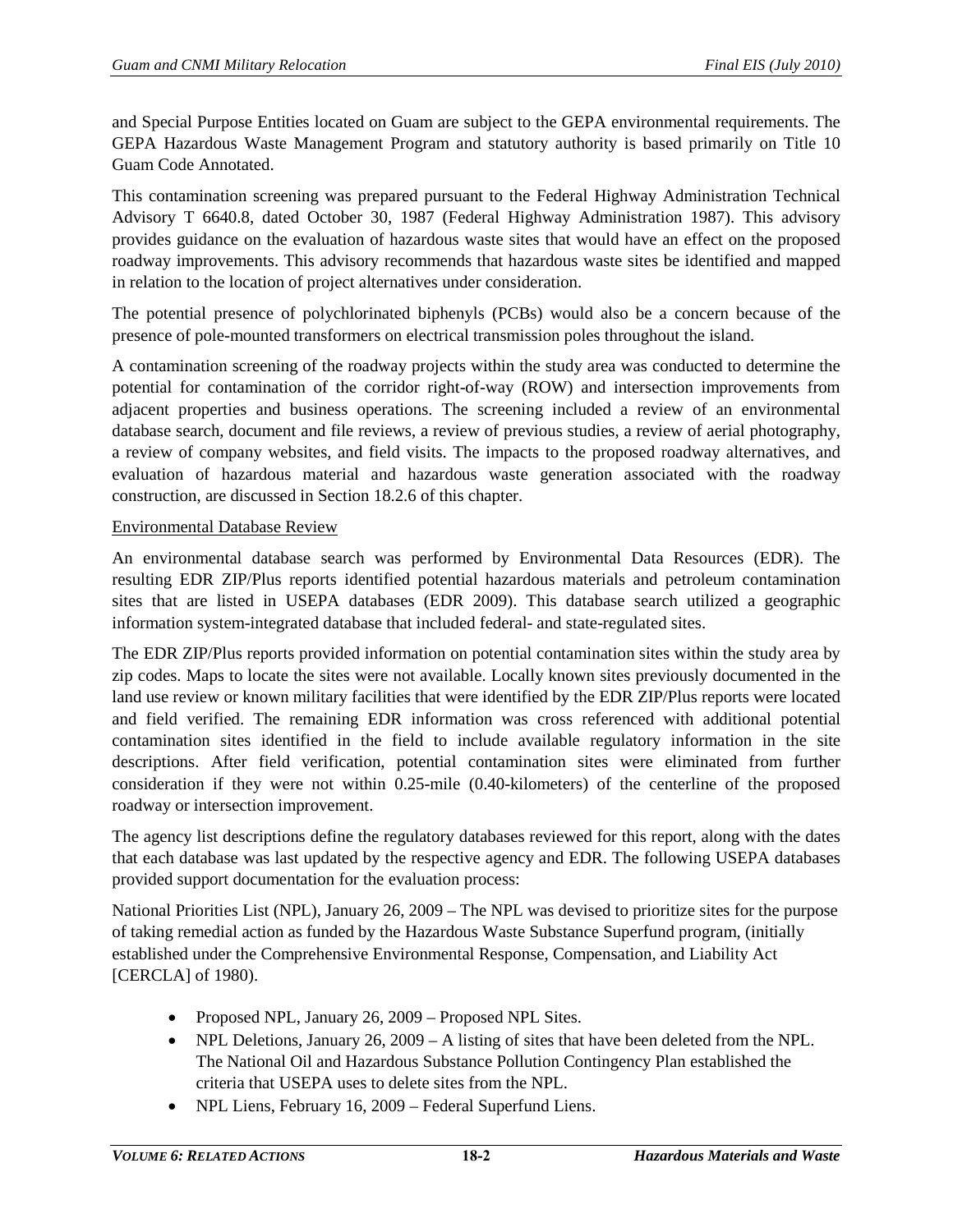- Comprehensive Environmental Response, Compensation, and Liability Information Systems (CERCLIS), January 30, 2009 – This list contains facilities or locations that USEPA is investigating to determine if an existing or threatened release of hazardous substance is present.
- CERCLIS-No Further Remedial Action Planned (NFRAP) List, January 26, 2009 As of February 15, 1995, CERCLIS no longer includes sites that USEPA has assessed and designated as an NFRAP site. An NFRAP designation means that, to the best of USEPA's knowledge, USEPA (or its agent) has completed assessment activities at the site and has determined that no further steps to list this site on the NPL would be taken unless information indicating this decision was not appropriate or other considerations make a recommendation for listing appropriate at a later time.
- Liens 2, March 3, 2009 CERCLA Lien Information.
- Resource Conservation and Recovery Act (RCRA) Information System National Oversite Database Handlers With Corrective Action Activity, March 3, 2009 – This database is a listing of hazardous waste handlers that have undergone RCRA corrective action activity.
- RCRA Information System, February 20, 2009 This list identifies those facilities or locations that have notified USEPA of their activities relative to the handling of hazardous wastes. It includes facilities that generate, transport, store, treat, and/or dispose of hazardous waste as defined by the RCRA. Transporters are individuals or Special Purpose Entities that move hazardous waste from the generator off site to a facility that can recycle, treat, store, or dispose of the waste. Large quantity generators generate more than 1,000 kilograms (kg) of hazardous waste, or more than 1-kg of acutely hazardous waste per month. Small quantity generators generate between 100 kg and 1,000 kg of hazardous waste per month. Conditionally exempt small quantity generators generate less than 100 kg of hazardous waste, or less than 1-kg of acutely hazardous waste per month.
- Engineering Controls Sites List, December 29, 2008 A listing of sites with engineering controls in place.
- Sites with Institutional Controls, December 29, 2008 A listing of sites with institutional controls in place.
- Emergency Response Notification System, January 30, 2009 This database is used to store information on the notification of oil discharges and hazardous substance releases. This report is a compilation of data from 1987 to present.
- Hazardous Materials Information Reporting System, January 30, 2009 This system contains hazardous material spill incidents reported to DOT.
- DOT, Office of Pipeline Safety Incident and Accident Data, February 24, 2009 DOT incident and accident data.
- Clandestine Drug Labs, October 31, 2008 A listing of clandestine drug lab locations. Provided by the U.S. Department of Justice, this listing contains addresses of some locations where law enforcement agencies reported chemicals or other items that indicated the presence of either clandestine drug laboratories or dumpsites.
- U.S. Brownfields, February 10, 2009 A listing of Brownfields sites.
- Formerly Used Defense Sites (FUDS), December 29, 2008 Includes locations of FUDS where the U.S. Army Corps of Engineers is actively working or would take necessary cleanup actions.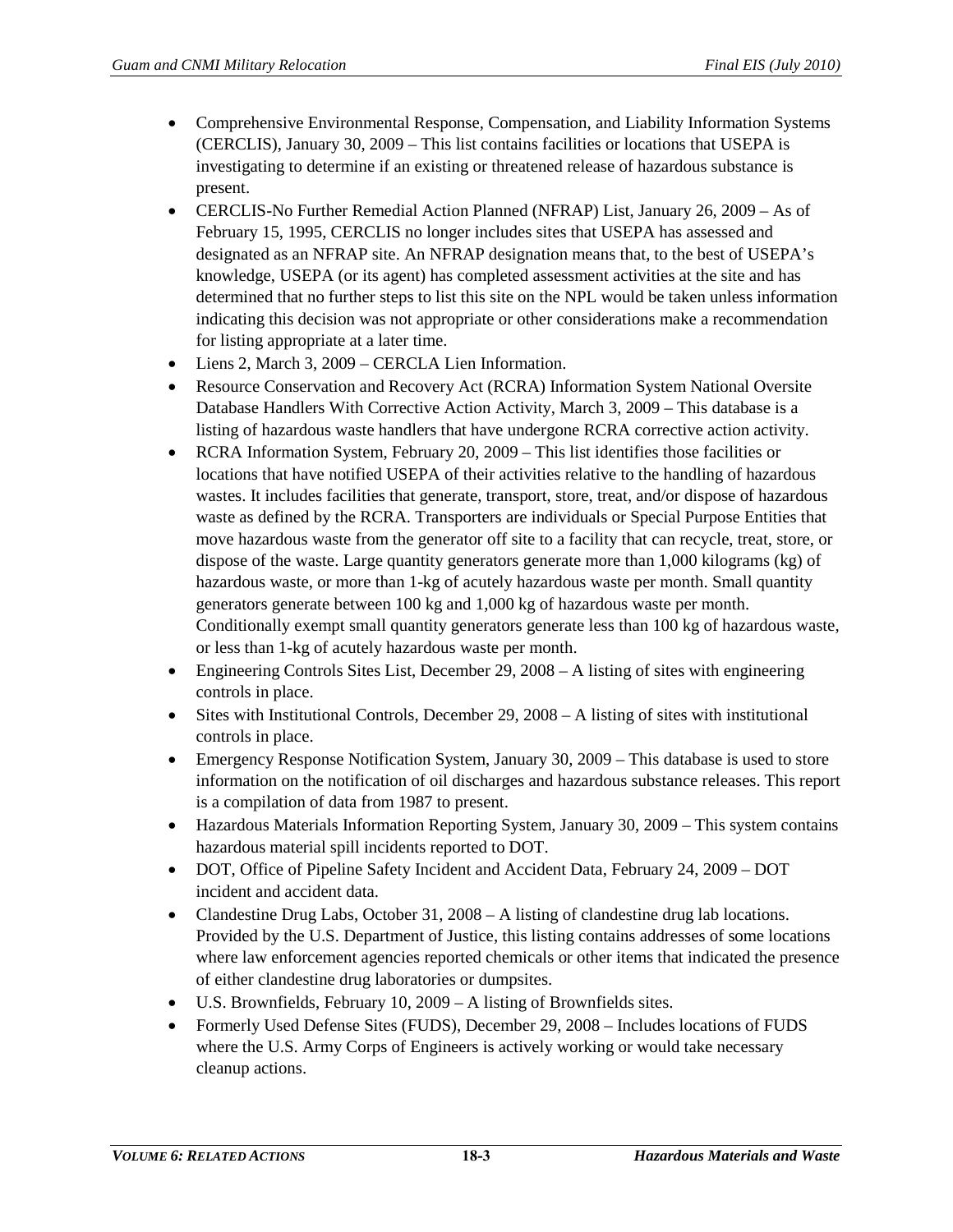- Land Use Control Information Systems, March 9, 2009 Contains records of land use control information pertaining to the former Navy Base Realignment and Closure properties.
- Superfund Consent Decrees, January 19, 2009 Major legal settlements that establish responsibility and standards for cleanup at NPL (Superfund) sites.
- Record of Decision, December 29, 2009 Record of Decision documents mandate a permanent remedy at an NPL (Superfund) site containing technical and health information to aid in the cleanup.
- Toxic Release Inventory System List, September 19, 2008 The Toxic Release Inventory System List identifies facilities that are required to submit annual reports relative to the estimated release of toxic chemicals to the environment.
- Toxic Substance Control Act (TSCA), February 18, 2009 TSCA identifies manufacturers and importers of chemical substance included on the TSCA Chemical Substance Inventory list.
- Federal Insecticide, Fungicide, and Rodenticide Act/TSCA Tracking System, December 2007 and December 2008 Files – Federal Insecticide, Fungicide, and Rodenticide Act/TSCA Tracking System tracks administrative cases and pesticide enforcement actions and compliance activities related to an Emergency Planning and Community Right-to-Know Act.
- Biennial Reporting System, February 19, 2009 The Biennial Reporting System is a national system administered by USEPA that collects data on the generation and management of hazardous waste.
- Facility Index System, December 29, 2008 The Facility Index System is a historical database that identifies facilities and/or locations that are subject to regulation under certain USEPA programs, due to operations conducted at these sites.
- Section Seven Tracking System, December 12, 2008 Section 7 of the Federal Insecticide, Fungicide, and Rodenticide Act, as amended, requires all registered pesticide-producing establishments to submit a report to USEPA by March 1 each year. Each establishment must report the types and amounts of pesticides, active ingredients, and devices being produced and those having been produced and sold or distributed in the past year.
- Integrated Compliance Information System, January 12, 2009 This system supports the information of the national enforcement and compliance program, as well as the unique needs of the National Pollutant Discharge Elimination System.
- PCB Activity Database System, January 2, 2009 This system identifies generators, transporters, commercial storers, and/or brokers and disposers of PCBs who are required to notify USEPA of such activities.
- Material Licensing Tracking System, December 29, 2008 This system is maintained by the Nuclear Regulatory Commission and contains a list of approximately 8,100 sites that possess or use radioactive materials and that are subject to Nuclear Regulatory Commission licensing requirements.
- Radiation Information Database, January 30, 2009 This database contains information about facilities that are regulated by USEPA regulations for radiation and radioactivity.
- RCRA Administrative Action Tracking System, June 2, 2008 This system contains records based on enforcement actions issued under RCRA pertaining to major violators and includes administrative and civil actions brought by USEPA. For administration actions after September 30, 1995, data entry in the database was discontinued.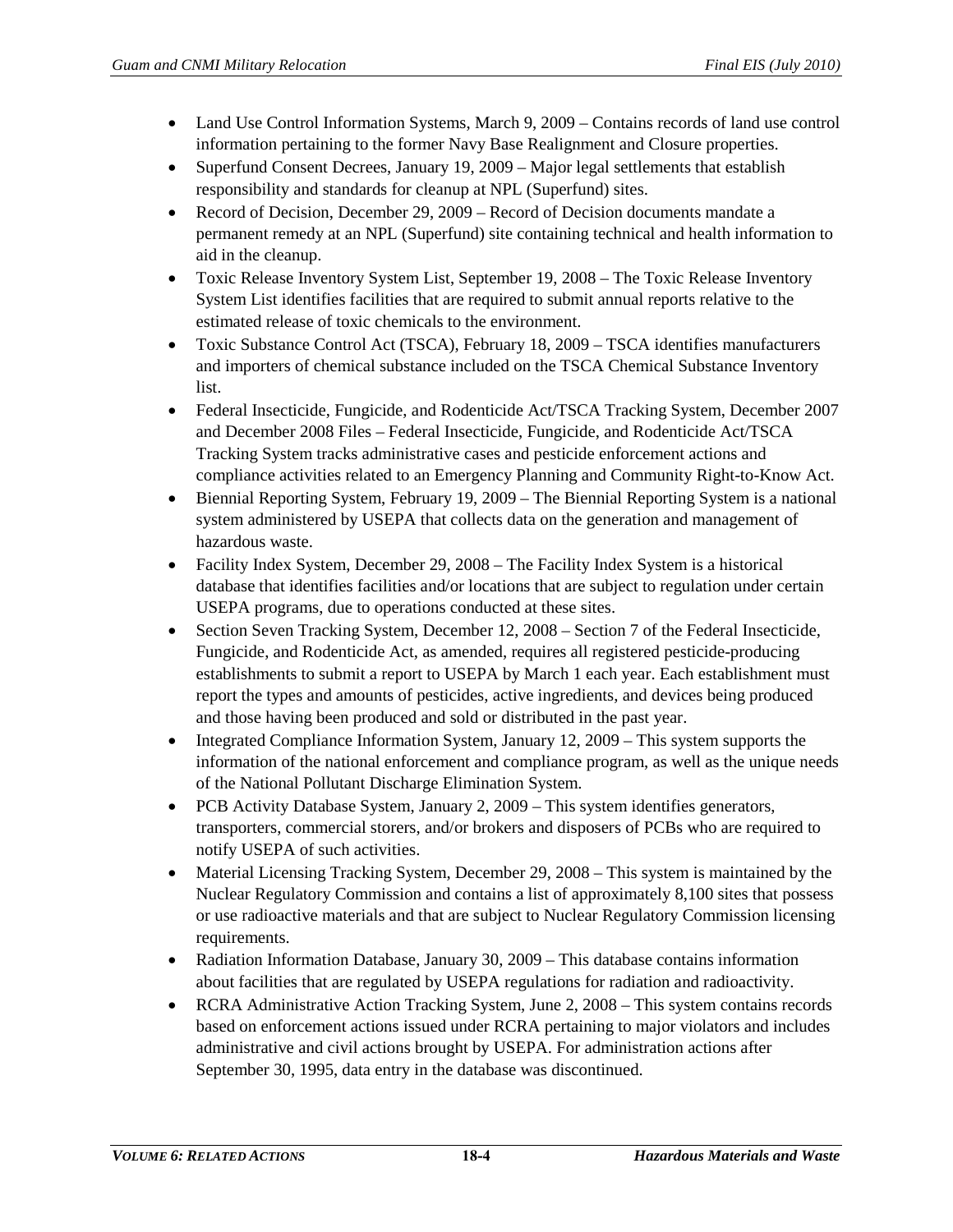• Risk Management Plans, February 16, 2009 – When Congress passed the Clean Air Act Amendments of 1990, it required USEPA to publish regulations and guidance for chemical accident prevention at facilities using extremely hazardous substances. The Risk Management Program Rule was written to implement Section  $112(r)$  of these amendments. The rule is built on existing industry codes and standards, and it requires companies of all sizes that use certain flammable and toxic substances to develop a Risk Management Program that includes a hazard assessment that details the potential effects of an accidental release, an accident history of the last 5 years, and an evaluation of worst-case and alternative accidental releases; a prevention program that includes safety precautions and maintenance, monitoring, and employee training measures; and an emergency response program that spells out emergency health care, employee training measures, and procedures for informing the public and response agencies (e.g., fire department) should an accident occur.

# Document and File Review

File reviews also included databases that were not a part of the EDR and were obtained from federal and state agencies concerning past, present, and future enforcement actions that could impact the proposed roadway improvement projects. Useful records in regulatory agency files included compliance inspection reports, enforcement notices, and contamination assessment reports. Other databases used in the evaluation included:

- Enforcement and Compliance History Online This online database helps determine whether compliance inspections have been conducted by USEPA or state/local governments, if violations were detected or enforcement actions were taken, and if penalties were assessed in response to environmental law violations.
- Clean Water Act Significant Non-Compliance (SNC) The National Pollutant Discharge Elimination System program uses the term SNC. Examples of events that could result in an SNC code include unauthorized discharges; failure of a Publicly Owned Treatment Works to enforce its approved pretreatment program; failure to meet a construction deadline; failure to file a Discharge Monitoring Report; filing a Discharge Monitoring Report more than 30 days late; or violating any judicial or administrative order. Removal of the SNC designation occurs once the facility's Discharge Monitoring Report reports show a consistent pattern of compliance with permit limits or if USEPA or a state agency issues a formal enforcement order to address the violations that resulted in the SNC and the facility has returned to compliance.
- RCRA SNC is a term used to describe a site determined to cause actual exposure or has a substantial likelihood of causing exposure to a hazardous waste or constituent; is a chronic or recalcitrant violator; or deviates substantially from the terms of a permit, order, or agreement, or from RCRA statutory or regulatory requirements. Under the RCRA program, the SNC is removed when the site is in full physical compliance with statutory and/or regulatory requirements.
- High Priority Violations is a term used in the Clean Air Act program. This is the most serious level of violation noted in USEPA databases.

#### Previous Studies

Several potential contamination sites (e.g., former landfills) are located within the property boundary of DoD lands and are adjacent to the roadway ROW or proximal to the proposed roadway projects. These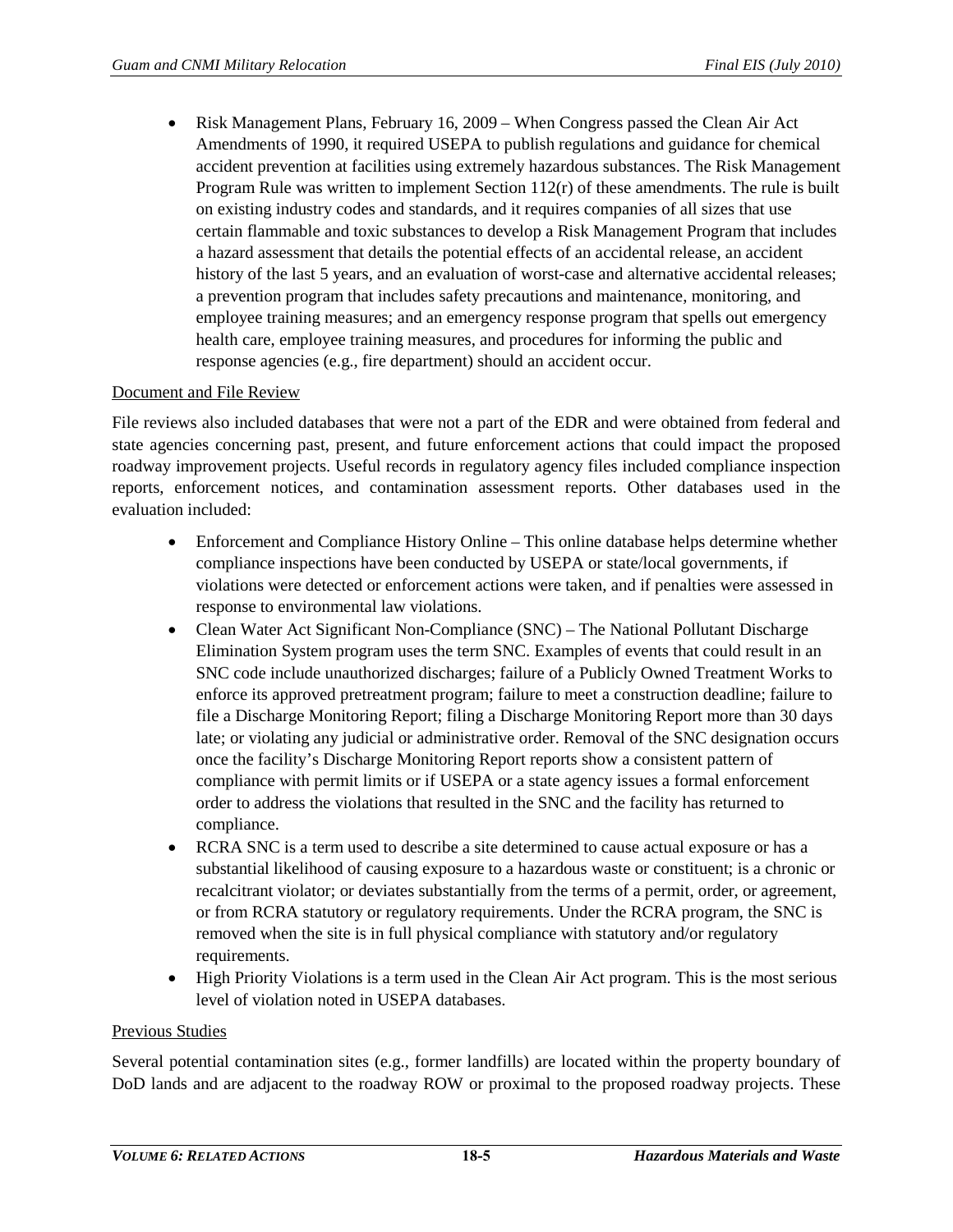sites were investigated due to the potential for contamination migration if there is a need for construction dewatering, possibly drawing contaminants toward the proposed roadway improvements.

The reports and studies completed for the Andersen Air Force Base (AFB) Installation Restoration Program (IRP) Management and the Navy Military Munitions Response Program (MMRP), USEPA, GEPA, and other federal and local environmental regulatory programs were reviewed to obtain information on potential contamination sites that are within DoD lands and are adjacent or proximal to the proposed improvements.

The current DoD ROI on Guam for hazardous materials and waste includes Air Force and Navy properties. Air Force properties include Andersen AFB, comprised of the main base, the munitions storage area, and Northwest Field; Andersen Administration Annex (Andersen South); and the Andersen Communications Annex Barrigada site near the Guam International Airport. Navy properties include Naval Base Guam, Naval Computer and Telecommunications Station (NCTS) Finegayan, Finegayan South Housing Area, NCTS Barrigada Transmitter Site, Naval Hospital area, Nimitz Hill, and the Naval Munitions Site.

In 1986, Congress created the Defense Environmental Restoration Program (DERP). The DERP addresses the identification and cleanup of hazardous substances and military munitions remaining from past activities at DoD lands and FUDS. Within the DERP, the DoD created two program categories: the IRP and the MMRP.

On Guam, the USEPA, DoD, and Government of Guam have ongoing cleanup activities of DERP sites. The DoD and State/Territorial Memorandum of Agreement (DSMOA) established a program where GEPA staff work closely with DoD representatives to discuss and facilitate environmental restoration and cleanup work on Guam. Under the DSMOA program, GEPA maintains regulatory oversight of environmental restoration efforts undertaken on Guam by the DoD to ensure compliance with applicable local and federal laws and regulations. The DSMOA oversees the following three DoD programs:

- Base Realignment and Closure  $-A$  cleanup program to ensure the environmental suitability of properties planned for subsequent transfer to the Government of Guam.
- IRP The IRP focuses on cleaning up releases of hazardous substances that pose risks to the public and/or the environment at active, as well as Base Realignment and Closure and FUDS, military sites owned or used by the DoD. The IRP is the main DoD environmental restoration program that covers on base actions, such as the Orote Landfill at Commander Navy Region Marianas, Construction Battalion Landfill at South Finegayan and Landfills # 1 and #2 at NCTS Finegayan, and Andersen AFB CERCLA actions.
- FUDS A program managed by U.S. Army Corps of Engineers that is designed to clean up military sites that are no longer owned by the U.S. Government.

# Munitions Response Program

In September 2001, the DoD established the MMRP to address hazards associated with munitions and explosives of concern (MEC) within areas no longer used for operational range activities. These training areas that are no longer used as operational ranges are called munitions response areas. Munitions response areas often contain one or more discrete munitions response sites (Andersen AFB 2007a). In December 2001, Congress passed the National Defense Authorization Act. This Act required the DoD to develop an initial inventory of areas not located within operational ranges (i.e., active or inactive ranges) that are known or suspected to contain MEC.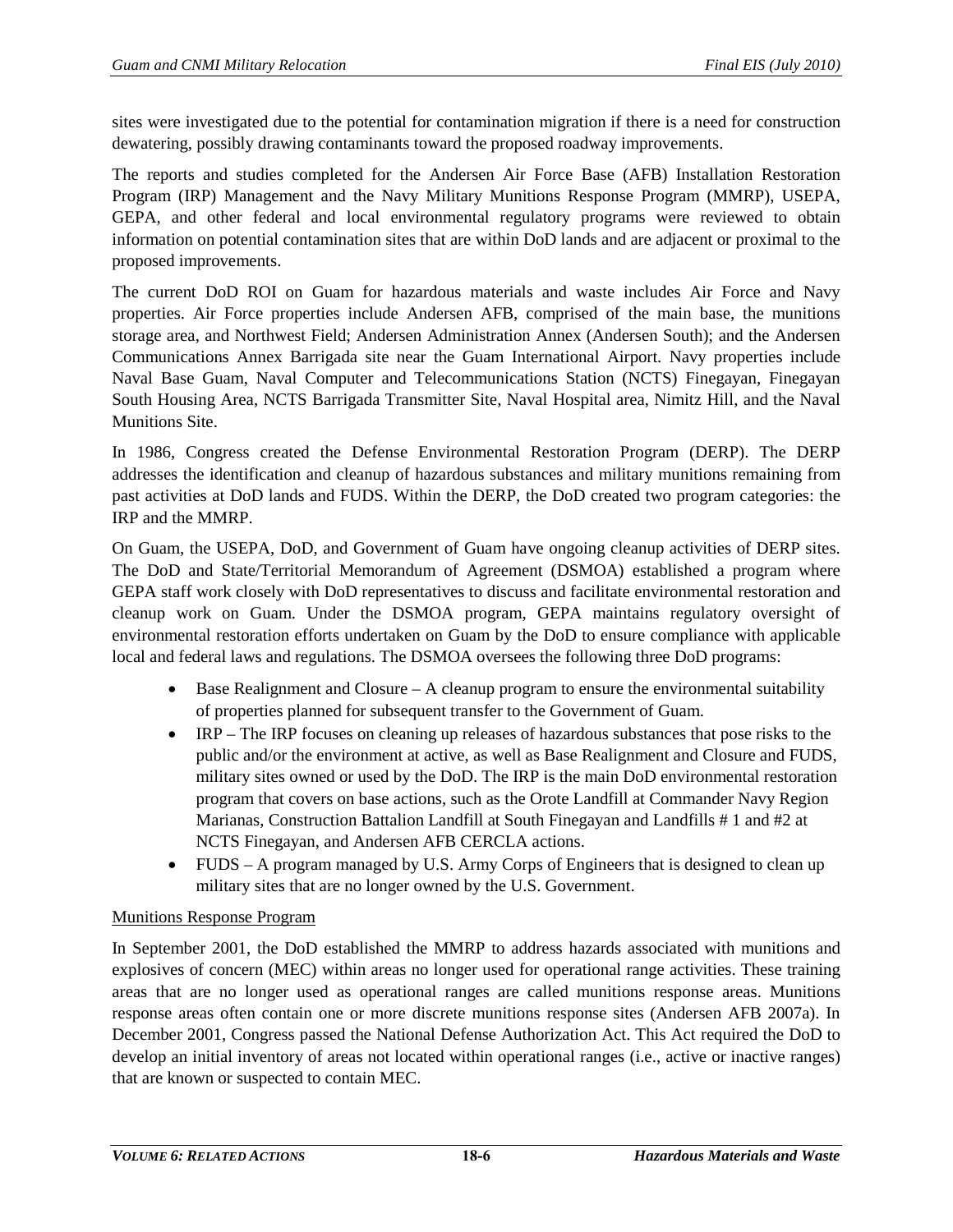As part of this inventory process, the DoD is coordinating with GEPA to conduct preliminary assessments and site inspections of areas of concern on Guam (GEPA 2009). As a result of these efforts, several munitions response areas on Guam have been identified to date. The munitions response areas include, but are not necessarily limited to, the following locations:

- Naval Magazine Small Arms Range
- Spanish Steps Skeet and Trap Ranges
- Orote Point Rifle and Pistol Range
- Naval Computer and Telecommunications Main Station Finegayan Skeet Range
- Naval Computer and Telecommunications Main Station Small Arms Range

# Aerial Photography Review

A desktop review of project roadway plans and aerials was conducted (Google Earth 2009).

# Web Site Review

Available information on government Web sites was reviewed (OSHA 2006, GEPA 2007, Navy 2007, Andersen AFB 2009).

## Field Reviews

Field reviews were conducted by Parsons Brinckerhoff in March/April 2008 and March 2009 to verify locations of potential contamination sites identified in previous reports, and to identify other potential contamination sites not included in previous studies. Since the EDR database reports did not provide exact sites addresses (only zip codes) the identification of potential contamination sites heavily relied on the field review. Project team members walked the properties, where accessible, to identify potential contamination. The sites were evaluated for possible contamination risks to roadway ROW and potential construction activities. Sites were also researched for evidence of documented contamination, apparent changes to the ground surface and landscaping, ground staining, standing liquids, odors, ventilation pipes, drums and other storage containers, and other indications of current or previous petroleum and hazardous materials use and/or storage. Limited telephone and onsite interviews were also conducted.

Potential petroleum and hazardous material sites adjacent to the proposed roadway improvements were identified and accessed when permission was given by the property owners. Potential contamination sites at DoD lands adjacent to the proposed improvements were observed and documented from the roadway ROW. Except for potential contamination sites within DoD lands or sites proximal to DoD lands, site photographs were obtained from potential petroleum and hazardous material sites that would be adjacent to proposed roadway improvements.

## 18.2.1.2 Determination of Significance

The determination of significance is based on existing hazardous substance management practices, proposed mitigation measures, and expected or potential impacts and environmental consequences with the planned actions. This determination evaluated the overall ability to mitigate or control environmental impacts and consequences to soils, surface water, groundwater, air, and biota. This determination considers current conditions and potential consequences relative to the anticipated ability of the hazardous substance management infrastructure system to accommodate added hazardous substance demand on the overall system. Specifically, for hazardous substances to be considered a significant impact, the following would have to occur: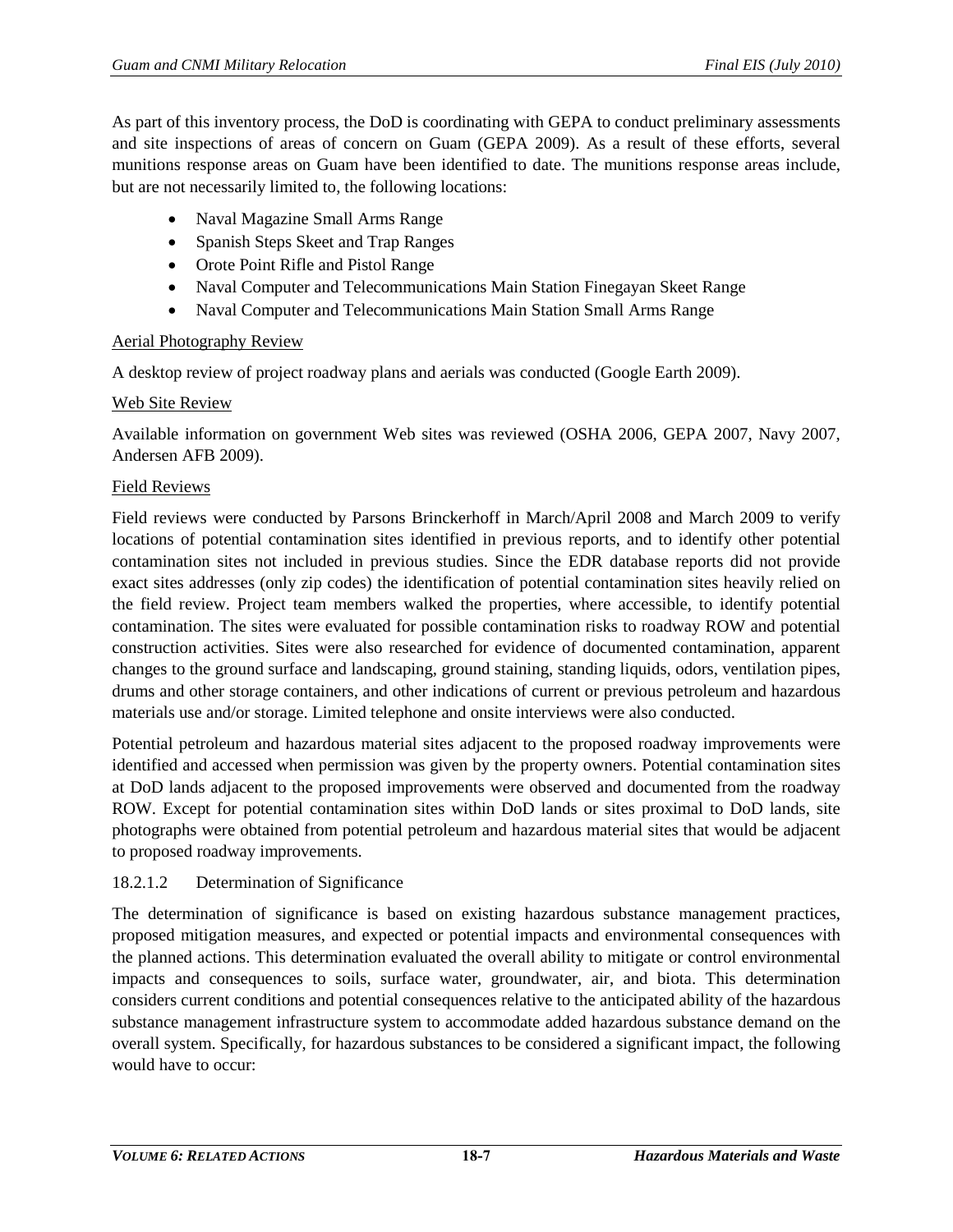- Leaks, spills, or releases of hazardous substances to environmental media (i.e., soils, surface water, groundwater, air, and/or biota) resulting in unacceptable risks to human health or the environment.
- Violation of applicable federal, state, or local laws or regulations regarding the transportation, storage, handling, use, or disposal of hazardous substances.

## 18.2.1.3 Issues Identified during Public Scoping Process

As part of the analysis, concerns related to hazardous materials and waste that were mentioned by the public, including regulatory stakeholders, during the public scoping meetings were addressed. These concerns included:

- Addressing management practices for hazardous substances, including hazardous wastes, toxic substances, hazardous materials, and MEC;
- Describing the potential overall impacts of hazardous substances from construction and operation of proposed projects;
- Identifying the projected hazardous waste types and volumes;
- Identifying expected hazardous substance storage, disposal, and management plans;
- Evaluating measures to mitigate generation of hazardous waste including pollution prevention;
- Discussing how hazardous substances would be managed;
- Discussing the potential for impacts to environmental media from spills, accidents, and/or releases of hazardous substances; and
- Identifying existing installation restoration sites.

# **18.2.2 Power**

## Waste Sites

As described in Volume 2, Section 17.1.3; Volume 9, Appendix G; and shown in the various associated figures in Volume 2, Chapter 17, sites are undergoing characterization and/or restoration under various DoD environmental programs. During the project design phases and before construction begins, careful consideration and attention must be given to avoid overlap with these sites. If it is not possible to relocate proposed construction projects that may overlap with these waste sites, then various Best Management Practices (BMPs) and construction operational protocol must be followed to protect human health and the environment. In addition, special design techniques and methodology would be required to ensure the long-term structural integrity of proposed construction projects.

## Explosives Safety Hazards

The proposed expansion areas may contain MEC (Naval Facilities Engineering Command [NAVFAC] Marianas 2010). Naval Ordnance Safety and Security Activity (NOSSA) Instruction 8020.15B establishes the Explosive Safety Submission (ESS) process to provide effective review, oversight, and verification of the explosives safety aspects of munitions responses. To comply with this instruction, an islandwide ESS is being prepared (NAVFAC Marianas 2010). When the ESS has been endorsed by NOSSA and approved by the DoD Explosive Safety Board, Standard Operating Procedures (SOPs) and operational protocol would be developed to address explosive safety hazards of MEC in the proposed construction areas (NAVFAC Marianas 2010).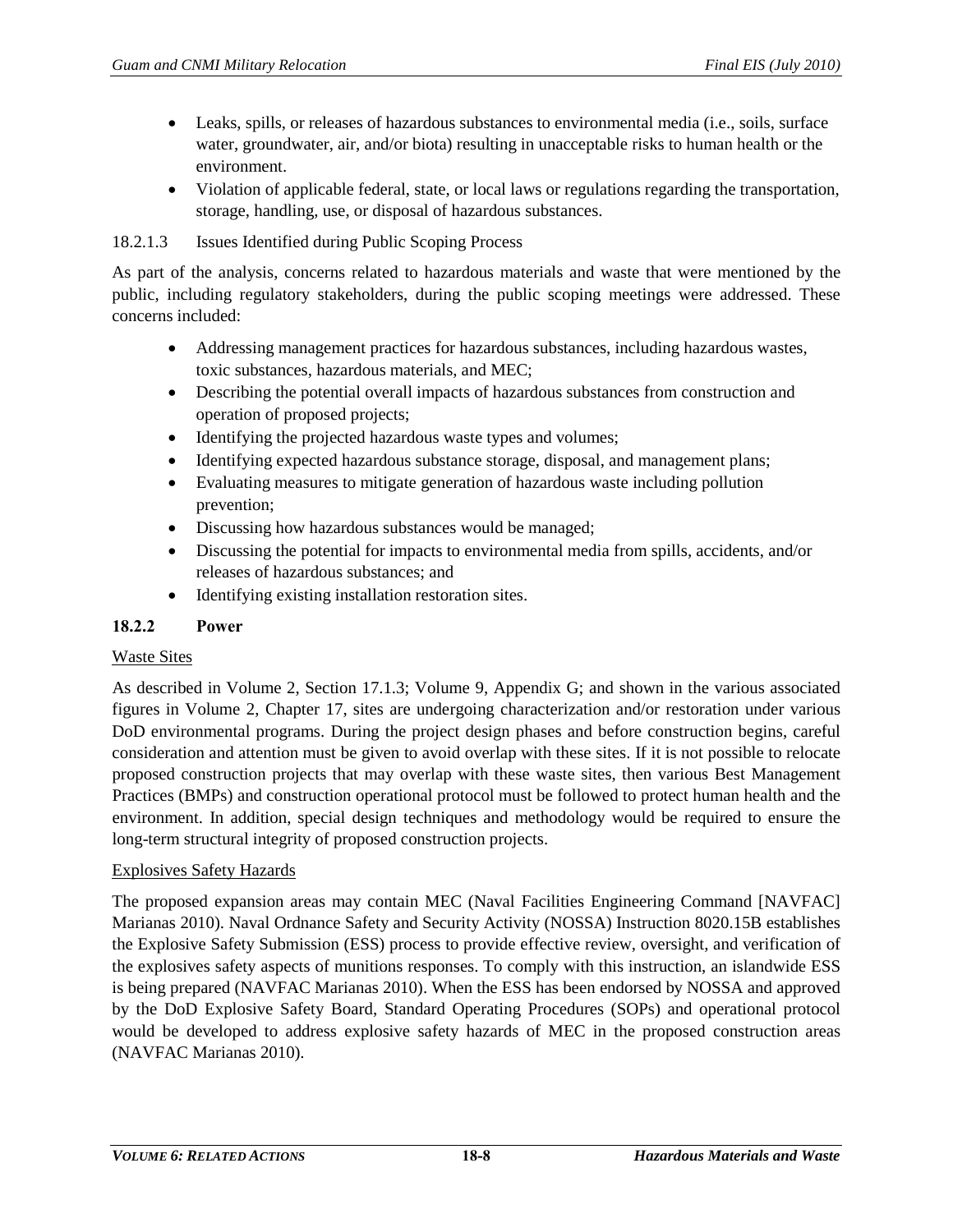# 18.2.2.1 Basic Alternative 1 (Preferred Alternative)

Basic Alternative 1 would recondition existing Combustion Turbines (CTs) and upgrade and install some new Transmission and Distribution (T&D) systems within existing utility corridors and would not require enlargement of the existing footprint of the facilities. This work would be undertaken by the Guam Power Authority (GPA) on its existing permitted facilities. Reconditioning would be made to existing permitted facilities at the Marbo, Yigo, Dededo (two units), and Macheche CTs. These CTs are not currently being used up to permit limits and after reconditioning would be used for peaking and reliability reserve power. T&D system upgrades and new lines would be within existing utility corridors and involve both above ground and underground transmission lines. This alternative supports Main Cantonment Alternatives 1 and 2. Main Cantonment Alternatives 3 and 8 would require additional upgrades to the T&D system.

**Direct Impacts.** As further discussed in Volume 6, Chapters 2 and 3, implementation of the proposed action would require additional power generation at GPA facilities to meet the power demands of the new base, resulting in potential direct impacts. These potential direct impacts are discussed below in terms of potential direct impacts from (1) hazardous materials; (2) toxic substances; and (3) hazardous waste.

## Hazardous Materials

The proposed activities for this alternative would use slightly more hazardous materials, particularly from petroleum, oil, and lubricants (POL)/fuels for heavy equipment, vehicles, generators, and related activities. Operation of the upgraded facilities would require POL/fuels, primarily for replacement, repair, or renovation activities. The conventional power plant fuel would be diesel No. 2 fuel.

It is estimated that about 1,500 pounds (lbs) (681 kg) of hazardous materials would be generated annually from reconditioning/upgrade and operational activities. This estimate was based on professional judgment and Defense Reutilization and Marketing Office (DRMO) Guam hazardous material disposal data.

Land-disturbing activities would trigger the requirement to seek coverage under the construction general permit (CGP). A site-specific Stormwater Pollution Prevention Plan (SWPPP) would be prepared and implemented in accordance with the CGP. The SWPPP would identify site-specific BMPs (Volume 2, Chapter 4, Table 4.2.1) that would be implemented as part of Basic Alternative 1 to reduce the potential for erosion, runoff, sedimentation, and subsequent control of hazardous waste impacts.

BMPs and SOPs would be used to:

- Prevent, contain, and/or clean up spills and leaks to protect the human health and environment.
- Provide personnel training and operational protocol and procedures to protect human health and environment.
- As necessary, expand DRMO's sufficient hazardous materials storage, transportation, and disposal capacity prior to any expected increases.
- Protect overall human health, welfare, and the environment.

This alternative would have the potential to result in significant impacts to human health and the environment (i.e., soils, surface water, groundwater, air, and biota). However, these potential impacts would be less than significant through implementation of BMPs and SOPs (see Volume 7) that would include, but not be limited to, the following:

- Update/implement Hazardous Materials Management Plans (HMMPs).
- Update/implement Facility Response plans.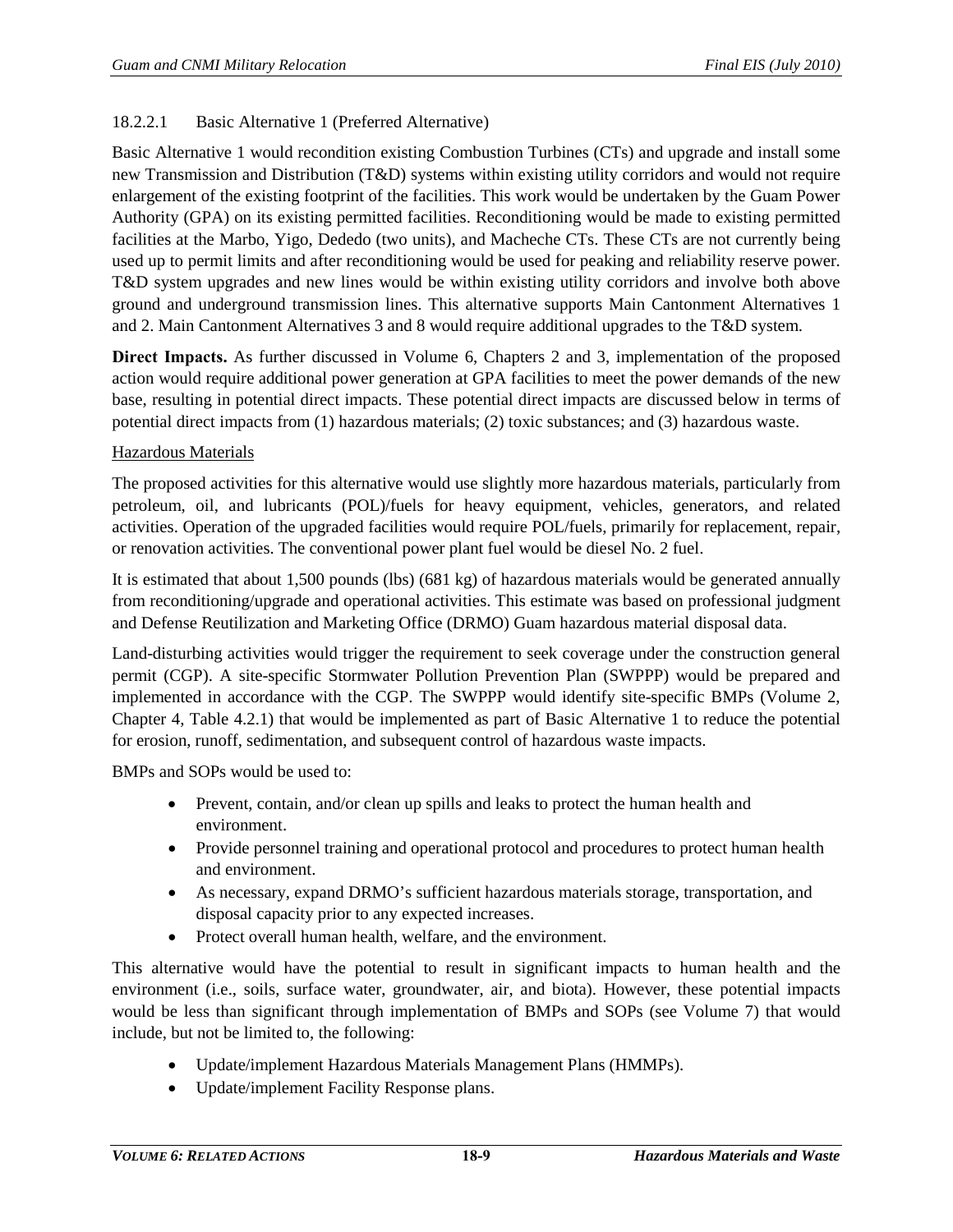- Update/implement Spill Prevention, Control, and Countermeasures (SPCC) plans (e.g., training, spill containment and control procedures, cleanup, and notifications).
- Ensure that DoD and subcontractor personnel are trained in proper labeling, container, storage, staging, and transportation requirements for hazardous materials. Ensure personnel are trained in accordance with SPCC methods.
- Implement aggressive hazardous materials minimization plans that substitute non-hazardous materials for hazardous materials.
- As necessary, expand DRMO's sufficient hazardous materials storage, transportation, and disposal capacity prior to any expected increases.
- Verify through surveillance and inspections full compliance with federal, state, and local regulations and adherence to DoD requirements. Implement corrective actions, as necessary.
- Minimize the risk of uncontrolled spills and releases through industry-accepted methods for spill prevention, containment, control, and abatement.
- Minimize the use of contaminated sites for new construction. When new projects are planned on sites where contamination and/or MEC has been identified, ensure that the risk of human exposure to contaminated media is minimized through site-specific health and safety plan, engineering and administrative controls, and appropriate personal protective equipment (PPE). In addition, as appropriate, conduct Phase I and II Environmental Site Assessments prior to construction activities and ensure that designs consider and address contaminated sites.
- Ensure that site planning and activities are conducted in accordance with NOSSA Instruction 8020.15B Explosives Safety Review, Oversight, and Verification of Munitions Responses.

BMPs and SOPs are not considered "mitigation measures." Thus, consequences and mitigation tables within this section state that no proposed mitigation measures are identified.

[Table 18.2-1](#page-9-0) summarizes potential hazardous material impacts associated with reconditioning/upgrade activities and subsequent operations.

<span id="page-9-0"></span>

| Potential Activity<br>(Cause)                                                      | <b>Potential Effect</b>                                                                                                                                                                                                                                | <b>Potential Impacts</b>                                                                                                                                                                                                                                                                                                                                                                                                  | <b>Proposed Mitigation</b><br><b>Measures</b>        |
|------------------------------------------------------------------------------------|--------------------------------------------------------------------------------------------------------------------------------------------------------------------------------------------------------------------------------------------------------|---------------------------------------------------------------------------------------------------------------------------------------------------------------------------------------------------------------------------------------------------------------------------------------------------------------------------------------------------------------------------------------------------------------------------|------------------------------------------------------|
| Hazardous materials<br>use during upgrade<br>projects and<br>subsequent operations | Increased hazardous<br>materials storage, use,<br>handling, generation,<br>and disposal<br>Increased fueling and<br>POL operations<br>Possible use of<br>contaminated site<br>footprints for upgrade<br>projects<br>Potential increased<br>site runoff | Spill, leak, or release<br>$\bullet$<br>impacts during<br>construction activities<br>Impacts and increased<br>risks to human health<br>and/or the environment<br>(soils, surface water,<br>groundwater, or air),<br>including terrestrial and<br>ecosystems<br>Violations of<br>applicable federal,<br>state, or local laws and<br>regulations or DoD<br>requirements during<br>construction and<br>demolition operations | No proposed<br>mitigation measures<br>are identified |

**Table 18.2-1. Basic Alternative 1 Hazardous Material Consequences and Mitigation**

*Legend:* DoD = Department of Defense; POL = petroleum, oil, and lubricants.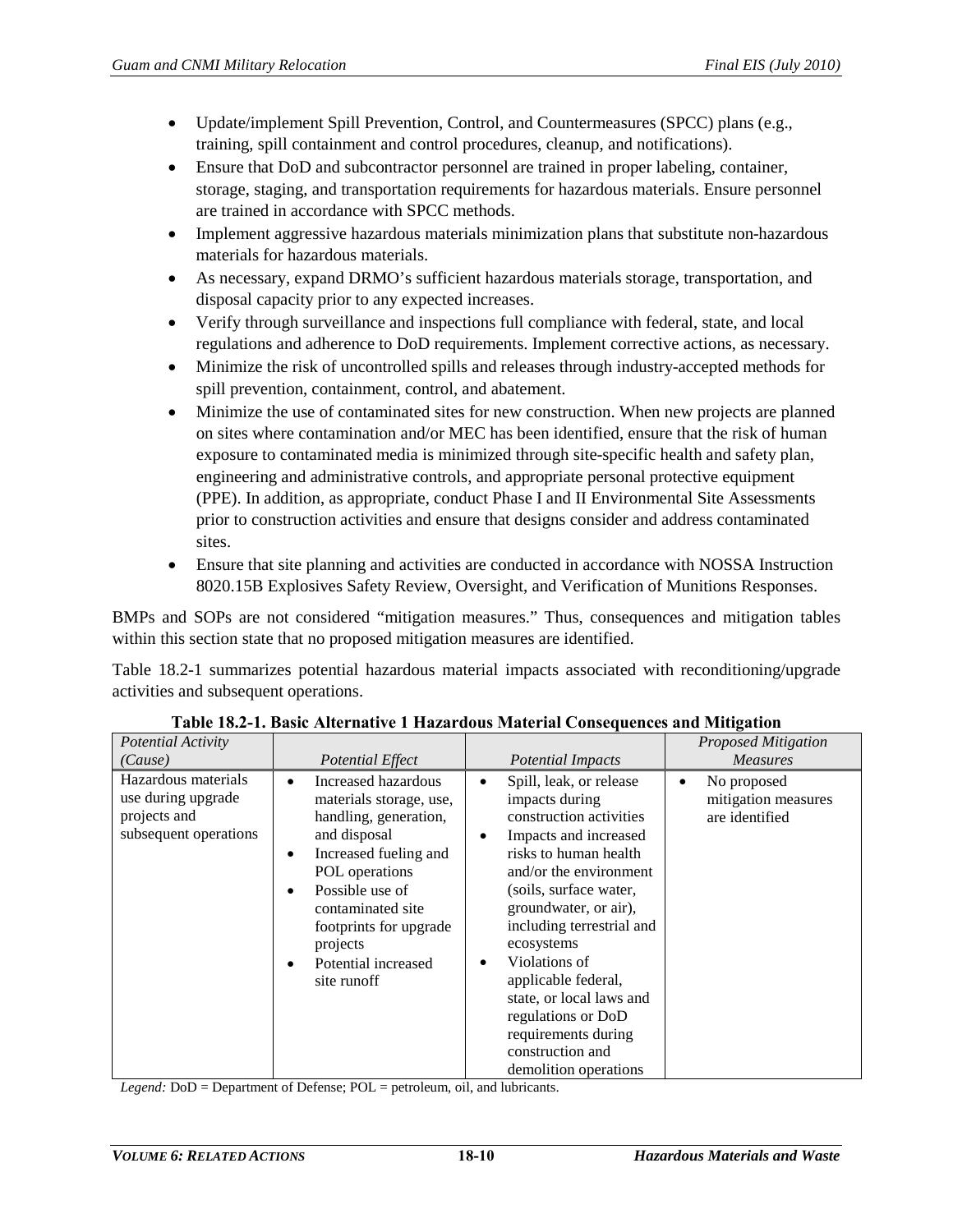## Toxic Substances

Toxic substances being addressed on Guam regardless of any DoD expansion include asbestos-containing materials (ACM), lead-based paint (LBP), polychlorinated biphenyls (PCBs), and radon gas. LBP and PCBs originating in Guam are transported by licensed transporters and disposed of in permitted facilities in accordance with applicable federal, state, and local regulations and DoD requirements. ACM is disposed of at federal facilities on Guam. Most uses of PCBs were banned by the USEPA in 1979 and LBP was banned in 1978. The CTs proposed for upgrade under Basic Alternative 1 were all installed in the 1990s. Additionally, the reconditioning of the CTs would not involve handling of ACM. Therefore, impacts from those toxic substances are not anticipated. However, in the event that these substances are encountered, licensed contractors would be used to ensure that all DoD, federal, state, and local PCBs, ACM, and/or LBP testing, handling, and disposal protocol, procedures, and requirements are followed. Additionally, the proposed alternative would not require any new structure or facility at the GPA owned facilities and would not require radon resistant construction techniques. Therefore, the impacts from toxic substances would be less than significant.

## Hazardous Waste

Expected increases in the generation of hazardous wastes are estimated to be relatively small as a result of these upgrade and operation activities. It is estimated that about 750 lbs (341 kg) of hazardous waste would be generated annually from these activities. These wastes are anticipated to include pesticides, herbicides, adhesives, lubricants, solvents, and corrosive liquids. This estimate was based on professional judgment and DRMO Guam hazardous waste disposal data.

Required BMPs and SOPs (see Volume 7) for handling and disposing of these hazardous wastes include, but are not limited to:

- Personnel training;
- Proper use of spill prevention and control plans;
- Implementation of hazardous waste management plans;
- Implementation of the comprehensive Integrated Pest Management Plan (IPMP);
- Avoidance of known areas of contamination and/or MEC;
- Use of site-specific health and safety plans;
- Use of engineering and administrative controls and appropriate PPE when necessary;
- Use of applicable DoD protocol regarding MEC; and
- Proper execution of existing DRMO hazardous waste handling, transportation, use, storage, and disposal protocol.

Therefore, through the use of these BMPs and SOPs, the impacts from the increase in hazardous waste would be less than significant.

**Indirect Impacts.** Data provided by GPA indicate that there is sufficient power capacity at power plants to meet the power demands from workforce housing and the associated potential population. Increased power demands may result from the workforce housing and its associated population. The potential types of indirect impacts from construction activities and operations associated with the workforce housing and its population would be similar to those described as potential direct impacts. There may be localized needs for power T&D upgrades among the civilian distribution system, but GPA is positioned to provide this service; thus, indirect impacts to the power utility on Guam are deemed less than significant.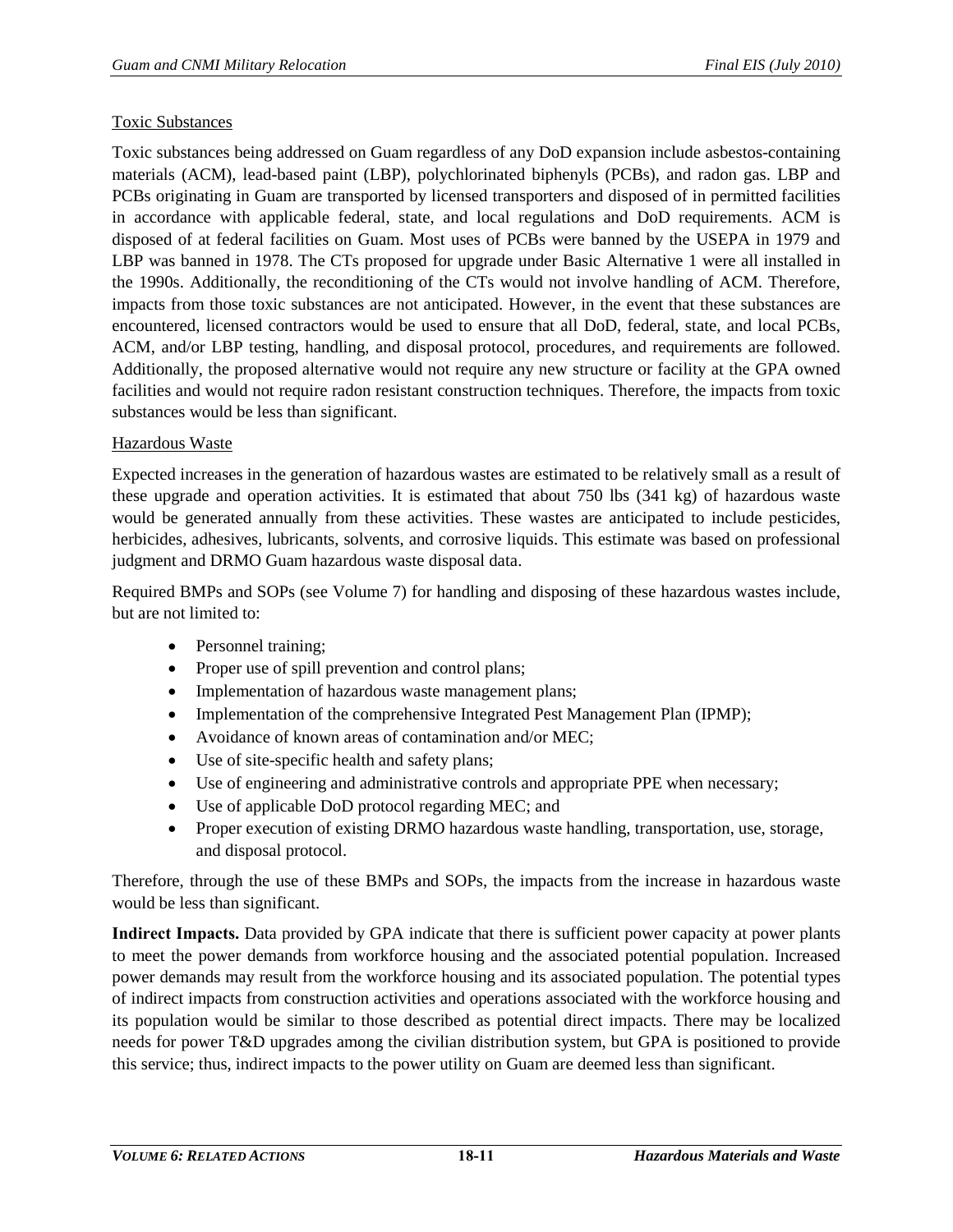#### 18.2.2.2 Summary of Impacts

[Table 18.2-2](#page-11-0) summarizes the potential impacts of the Basic Alternative 1. A text summary is provided below.

#### **Table 18.2-2. Summary of Potential Hazardous Materials and Waste Impacts-Power**

<span id="page-11-0"></span>

| <i>Basic Alternative</i> $1^*$                                                                               |
|--------------------------------------------------------------------------------------------------------------|
| Soils, Surface Water, Groundwater, Air, and/or Biota Impacts (construction and operations impacts would be   |
| the same; direct and indirect impacts would be the same)                                                     |
| <b>LSI</b>                                                                                                   |
| Less than significant impacts would occur                                                                    |
| As with all operations using hazardous substances, there is a possibility for an inadvertent leak, spill, or |

release *Legend:* LSI = Less than significant impact*.* \*Preferred Alternative.

In summary, the proposed increased power upgrade and operations would have the potential to result in increased environmental impacts. These potential impacts would result from increased transportation, handling, use, and disposal of hazardous materials and hazardous wastes. It is expected that the largest increases of hazardous materials would result from the use of POL/fuels. However, as per regulatory requirements, various BMPs and SOPs would be used to prevent unintended releases of these substances. These BMPs and SOPs include, but are not limited to, the following:

- Spill prevention control and countermeasures plans;
- Facility response plans;
- Waste management plans;
- SWPPPs:
- Hazardous material/waste management plans;
- Mandatory personnel hazardous material and hazardous waste training;
- Waste minimization plans;
- Waste labeling, storage, packaging, staging, and transportation procedures;
- Adherence with DoD waste management requirements;
- Compliance with federal and territorial laws and regulations; and
- Guarantee that site planning and activities are conducted in accordance with NOSSA Instruction 8020.15B Explosives Safety Review, Oversight, and Verification of Munitions Responses.

Despite expected increases in hazardous materials and hazardous wastes, less than significant impacts are anticipated as long as the BMPs and SOPs discussed above and in Volume 7 would be implemented and related plans and procedures updated and modified as appropriate to meet the potential increased demand on DRMO regarding hazardous substance transportation, handling, storage, use, and disposal. Also, a Joint Military Master Plan provides specific details regarding several new facilities (e.g., operations and maintenance facilities, bilge and oily wastewater pump station, fuel storage areas, POL storage areas, warehousing facilities, munitions magazine storage facilities, hazardous waste storage facilities, waste storage facilities, hazardous material storage). These new facilities would be required to store, handle, and dispose of the estimated increases in hazardous substances that would occur from the potential DoD unit transfers to Guam. Therefore, Basic Alternative 1 would result in less than significant hazardous materials/hazardous waste impacts.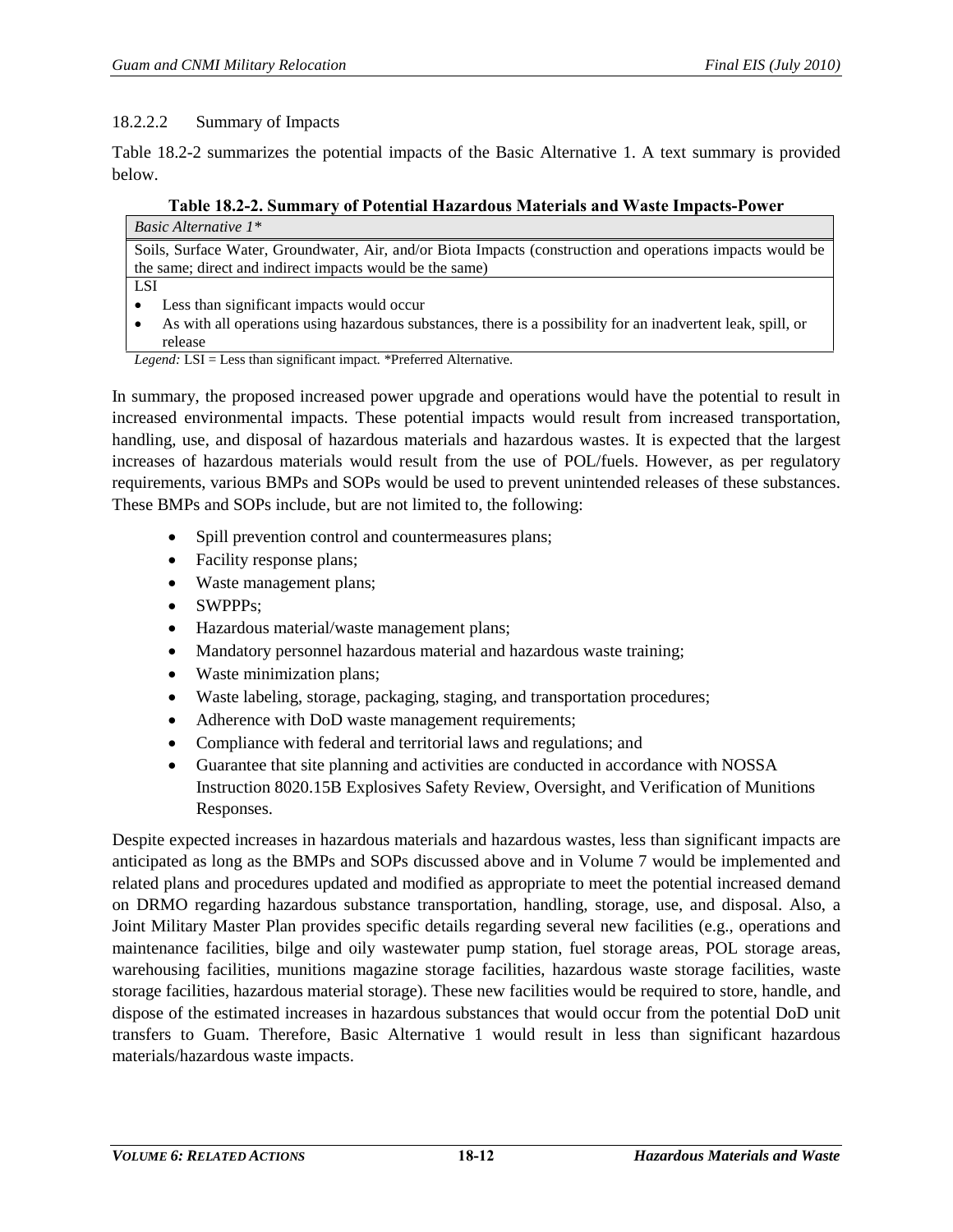#### **18.2.3 Potable Water**

As discussed in Volume 6, Chapter 2, potable water basic alternatives 1 and 2 are not distinguished as interim or long-term as they meet the requirements for both interim and long-term.

**Direct Impacts.** Potential direct impacts regarding potable water are discussed below in terms of (1) hazardous materials; (2) toxic substances; and (3) hazardous waste.

#### Waste Sites

As described in Volume 2, Section 17.1.3 and Volume 9, Appendix G and shown in the various associated figures in Volume 2, Chapter 17, there are sites undergoing characterization and/or restoration under various DoD environmental programs. During the project design phases, careful consideration and attention must be given prior to construction to avoid overlap with these sites. If it is not possible to relocate proposed construction projects that may overlap with these waste sites, then various BMPs and construction operational protocol must be followed to protect human health and the environment. In addition, special design techniques and methodology would be required to ensure the long-term structural integrity of proposed construction projects.

#### Explosives Safety Hazards

The proposed expansion areas may contain MEC (Naval Facilities Engineering Command [NAVFAC] Marianas 2010). NOSSA Instruction 8020.15B establishes the ESS process to provide effective review, oversight, and verification of the explosives safety aspects of munitions responses. To comply with this instruction, an islandwide ESS is being prepared (NAVFAC Marianas 2010). When the ESS has been endorsed by NOSSA and approved by the DoD Explosive Safety Board, SOPs and operational protocol would be developed to address explosive safety hazards of MEC in the proposed construction areas (NAVFAC Marianas 2010).

## 18.2.3.1 Basic Alternative 1 (Preferred Alternative)

Basic Alternative 1 would provide additional water capacity of 11.3 MGd (42.8 MLd), which is anticipated to be met by an estimated 22 new wells at Andersen Air Force Base (AFB), rehabilitate existing wells, interconnect with the Guam Waterworks Authority (GWA) water system, and associated treatment, storage and distribution systems. Two new 2.5 MG (9.5 ML) water storage tanks would be constructed at ground level at NCTS Finegayan. Up to two new elevated 1 MG (3.8 ML) water storage tanks would be constructed at Finegayan within the Main Cantonment footprint.

#### Hazardous Materials

The proposed activities for this alternative would use slightly more hazardous materials as compared with existing quantities. These increases are expected particularly from POL/fuels for heavy equipment, vehicles, generators, and related activities. Operation of the upgraded facilities would require POL/fuels, primarily for replacement, repair, or renovation activities, and for emergency generators associated with the water facilities. It is estimated that about 750 lbs (341 kg) of hazardous materials would be generated annually from these activities. This estimate was based on professional judgment and DRMO Guam hazardous material disposal data.

Land-disturbing activities would trigger the requirement to seek coverage under the CGP. A site-specific SWPPP would be prepared and implemented in accordance with the CGP. The SWPPP would identify site-specific BMPs (Volume 2, Chapter 4, Table 4.2.1) that would be implemented as part of Basic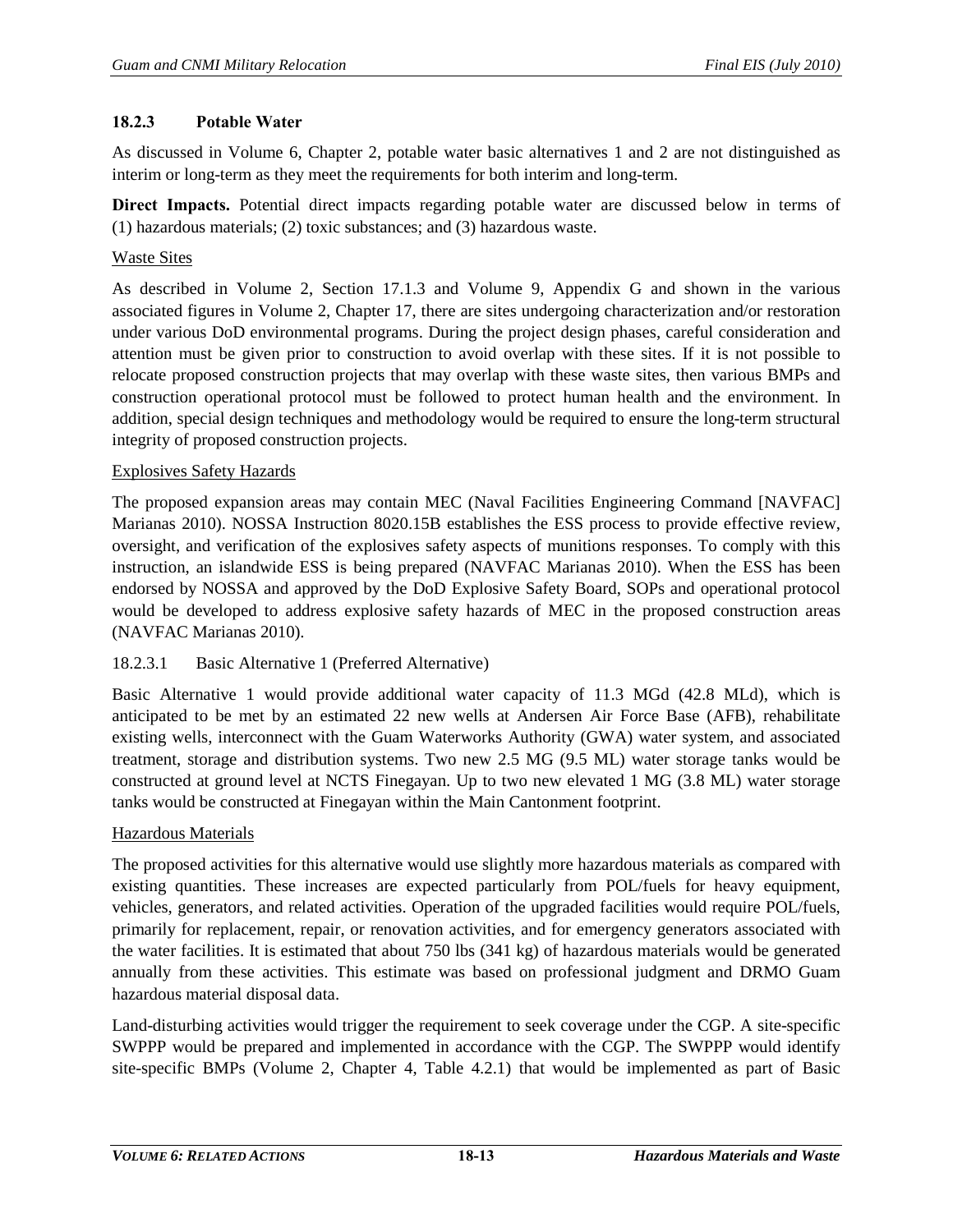Alternative 1 to reduce the potential for erosion, runoff, sedimentation, and subsequent control of hazardous waste impacts.

BMPs and SOPS would be used to:

- Prevent, contain, and/or clean up spills and leaks to protect the human health and environment.
- Provide personnel training and operational protocol and procedures to protect human health and environment.
- As necessary, expand DRMO's sufficient hazardous materials storage, transportation, and disposal capacity prior to any expected increases.
- Protect overall human health, welfare, and the environment.

This alternative would have the potential to result in significant impacts to human health and the environment (i.e., soils, surface water, groundwater, air, and biota), but through implementation of BMPs and SOPs (see Volume 7), the impacts would be less than significant. BMPs and SOPs that would be used include, but are not limited to, the following:

- Update/implement HMMPs.
- Update/implement facility response plans.
- Update/implement SPCC plans (e.g., training, spill containment and control procedures, cleanup, notifications).
- Ensure that DoD and construction subcontractor personnel are trained in proper labeling, container, storage, staging, and transportation requirements for hazardous materials. Ensure personnel are trained in accordance with SPCC methods.
- Implement aggressive hazardous materials minimization plans that substitute non-hazardous materials for hazardous materials.
- As necessary, expand DRMO's sufficient hazardous materials storage, transportation, and disposal capacity prior to any expected increases.
- Verify through surveillance and inspections full compliance with federal, state, and local regulations and adherence to DoD requirements. Implement corrective actions as necessary.
- Verify that proper erosion control methods are used during construction activities. Implement corrective actions as necessary.
- Minimize the risk of uncontrolled spills and releases through industry-accepted methods for spill prevention, containment, control, and abatement.
- Minimize the use of contaminated sites for new construction. When new projects are planned on sites where contamination and/or MEC has been identified, ensure that the risk of human exposure to contaminated media is minimized through site-specific health and safety plan, engineering and administrative controls, and appropriate PPE. In addition, as appropriate, conduct Phase I and II Environmental Site Assessments prior to construction activities and ensure that designs consider and address contaminated sites.
- Ensure that site planning and activities are conducted in accordance with NOSSA Instruction 8020.15B Explosives Safety Review, Oversight, and Verification of Munitions Responses.

[Table 18.2-3](#page-14-0) summarizes potential hazardous material impacts associated with these upgrade activities and subsequent operations.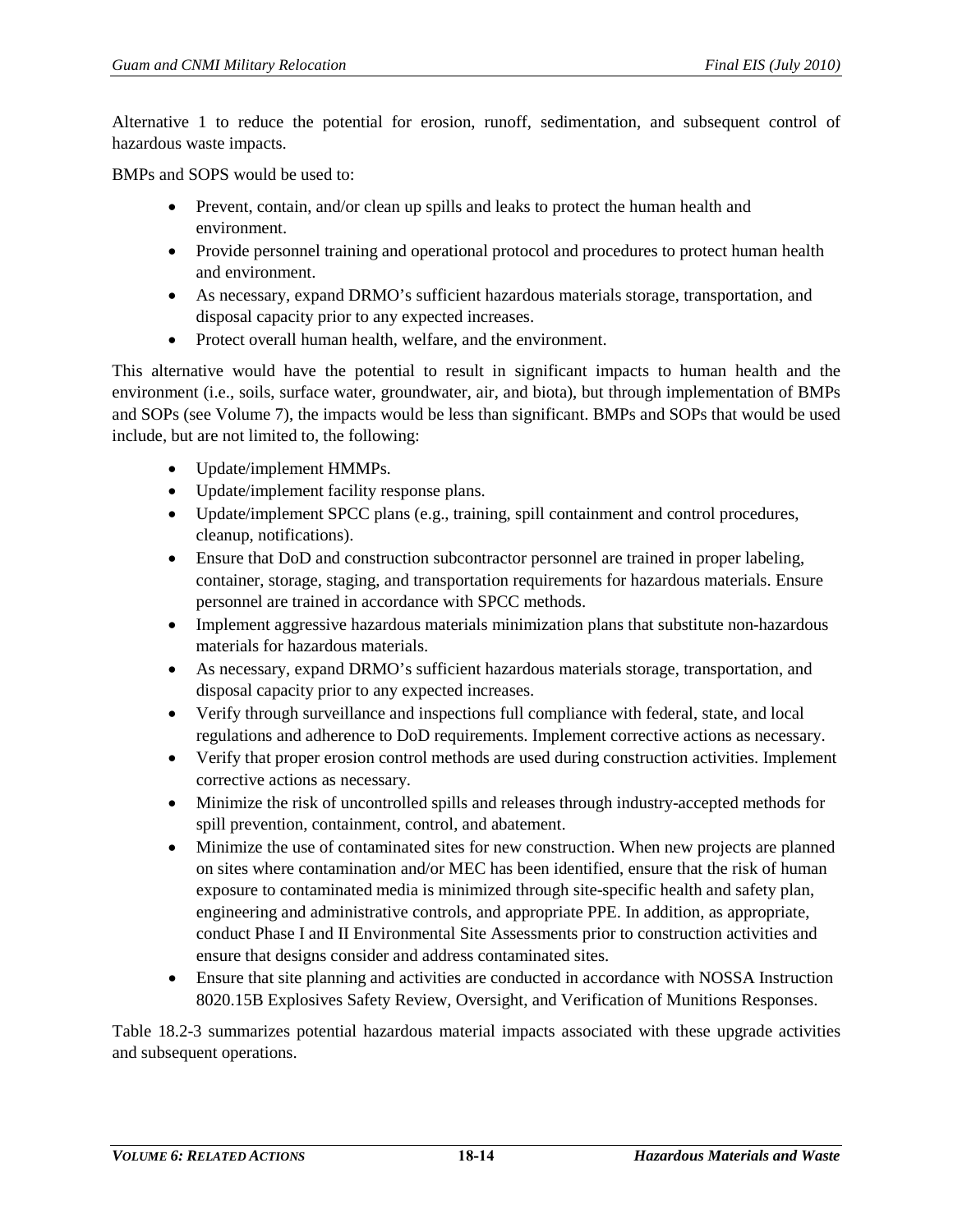| Potential Activity                                                      |                                                                                                                                                                                                                                                                                                         |                                                                                                                                                                                                                                                                                                                                                                                                                                                                                       | <b>Proposed Mitigation</b>                                           |
|-------------------------------------------------------------------------|---------------------------------------------------------------------------------------------------------------------------------------------------------------------------------------------------------------------------------------------------------------------------------------------------------|---------------------------------------------------------------------------------------------------------------------------------------------------------------------------------------------------------------------------------------------------------------------------------------------------------------------------------------------------------------------------------------------------------------------------------------------------------------------------------------|----------------------------------------------------------------------|
| (Cause)                                                                 | Potential Effect                                                                                                                                                                                                                                                                                        | Potential Impacts                                                                                                                                                                                                                                                                                                                                                                                                                                                                     | <b>Measures</b>                                                      |
| Hazardous materials use<br>during upgrades and<br>subsequent operations | Increased<br>$\bullet$<br>hazardous<br>materials storage,<br>use, handling,<br>generation, and<br>disposal<br>Increased fueling<br>$\bullet$<br>and POL<br>operations<br>Possible use of<br>$\bullet$<br>contaminated site<br>footprints for new<br>projects<br>Potential increased<br>٠<br>site runoff | Spill, leak, or release impacts<br>$\bullet$<br>during upgrade activities<br>Adverse impacts and<br>$\bullet$<br>increased risks to human<br>health and/or the<br>environment, including<br>terrestrial and marine<br>ecosystems<br>Violations of applicable<br>$\bullet$<br>federal, state, or local laws<br>and regulations or DoD<br>requirements during<br>construction and demolition<br>operations<br>Increased risk of<br>$\bullet$<br>contamination of<br>environmental media | No proposed<br>$\bullet$<br>mitigation<br>measures are<br>identified |

<span id="page-14-0"></span>

| Table 18.2-3. Basic Alternative 1 Hazardous Material Construction Consequences and Mitigation |
|-----------------------------------------------------------------------------------------------|
|-----------------------------------------------------------------------------------------------|

*Legend:* DoD = Department of Defense; POL = petroleum, oil, and lubricants.

## Toxic Substances

The primary toxic substances being addressed on Guam regardless of any DoD expansion include ACM, LBP, PCBs, and radon gas. ACM, LBP, and PCBs are not expected to result in additional impacts because LBPs were banned in 1978, most uses of PCBs banned in 1979, and ACM would not be used in new utilities infrastructure facilities.

Radon gas could seep into facilities and/or structures. However, radon resistant construction techniques would be used and DoD would periodically test facilities constructed in known radon zones to verify that no unacceptable radon gas buildup occurs. As appropriate, radon mitigation measures would be installed. Therefore, the impacts from toxic substances would be less than significant.

## Hazardous Waste

Expected increases in the generation of hazardous waste are judged to be negligible as a result of these existing potable water upgrade activities. It is estimated that about 375 lbs (171 kg) of hazardous waste would be generated annually from these upgrade and operational activities. These wastes are anticipated to include pesticides, herbicides, adhesives, lubricants, solvents, and corrosive liquids. This estimate was based on professional judgment and DRMO Guam hazardous waste disposal data. No proposed mitigation measures would be required.

Required BMPs and SOPs (see Volume 7) for these hazardous wastes include, but are not limited to:

- Personnel training;
- Proper use of spill prevention and control plans;
- Implementation of hazardous waste management plans;
- Implementation of the comprehensive Integrated Pest Management Plan (IPMP);
- Avoidance of known areas of contamination and/or MEC;
- Use of site-specific health and safety plans;
- Use of engineering and administrative controls and appropriate PPE when necessary;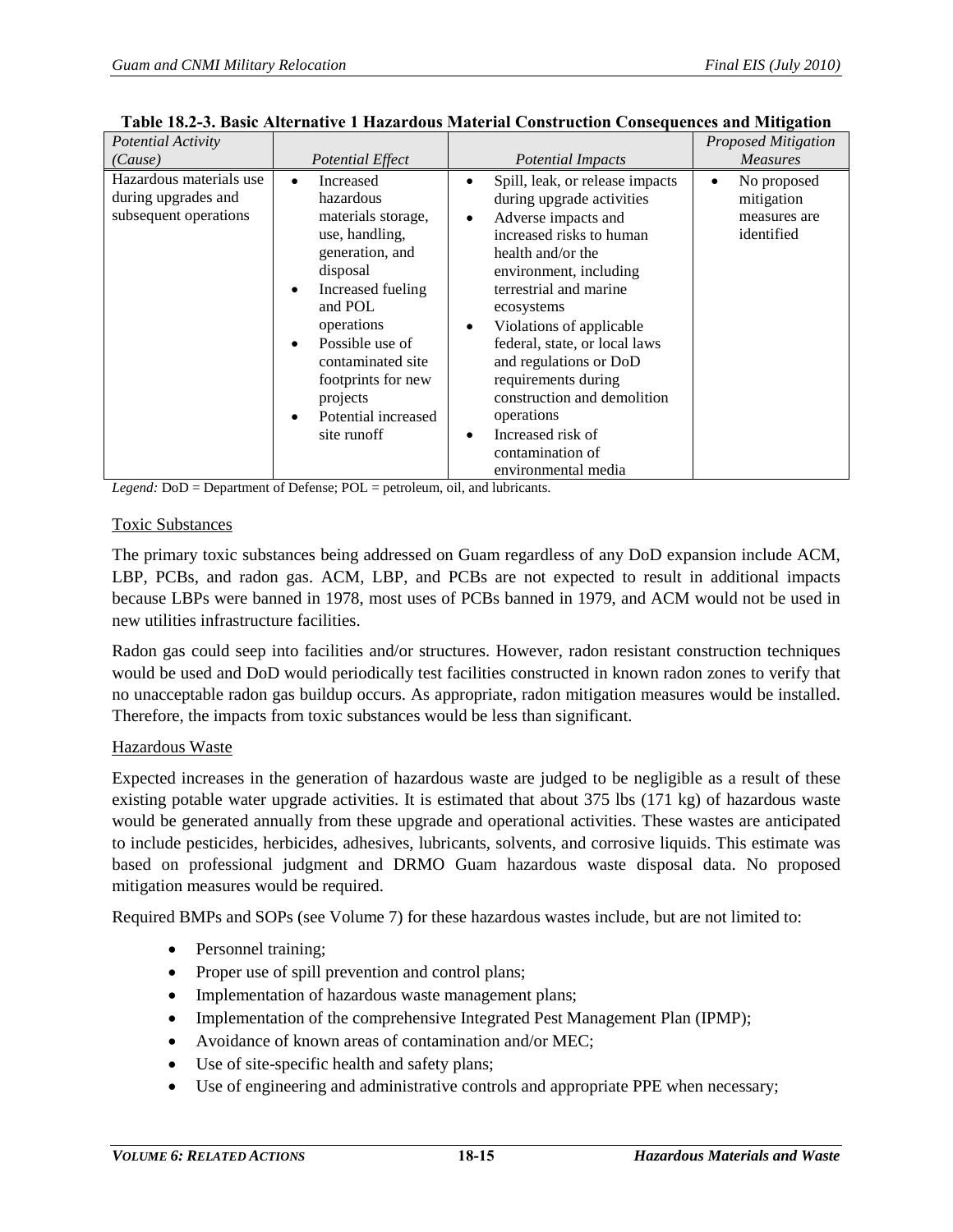- Use of applicable DoD protocol regarding MEC; and
- Proper execution of existing DRMO hazardous waste handling, transportation, use, storage, and disposal protocol.

Therefore, through the use of BMPs and SOPs, the impacts from the increase in hazardous waste would be less than significant.

**Indirect Impacts.** Increased potable water demands may result from the workforce housing and its associated population and relocation induced civilian population growth. The potential types of indirect impacts from construction activities and operations associated with the upgrades to the civilian water utility to meet the needs of the workforce housing and its population and induced civilian population would be similar to those described as potential direct impacts.

## 18.2.3.2 Basic Alternative 2

Basic Alternative 2 would provide additional water capacity of 11.7 MGd (44.3 MLd), which is anticipated to be met by an estimated 20 new wells at Andersen Air Force Base (AFB) and 11 new wells at Air Force Base Barrigada, rehabilitate existing wells, interconnect with the Guam Waterworks Authority (GWA) water system, and associated treatment, storage and distribution systems. Two new 1.8 MG (6.8 ML) water storage tanks would be constructed at ground level at NCTS Finegayan and one 1 MG (3.8 ML) water storage tank would be construction at Air Force Base Barrigada. Up to two new elevated 1 MG (3.8 ML) water storage tanks would be constructed at Finegayan within the Main Cantonment footprint.

Potential impacts to hazardous materials and waste from implementing Basic Alternative 2 would be similar to those discussed under Alternative 1. Estimated quantities of hazardous materials and waste for Alternative 2 would vary less than 2 percent (%) of the Alternative 1 estimates.

18.2.3.3 Summary of Impacts

[Table 18.2-4](#page-15-0) summarizes the potential impacts of each action alternative. A text summary is provided below.

<span id="page-15-0"></span>

| <i>Basic Alternative</i> $1^*$                                                                                 | <b>Basic Alternative 2</b>                 |  |  |
|----------------------------------------------------------------------------------------------------------------|--------------------------------------------|--|--|
| Soils, Surface Water, Groundwater, Air, and/or Biota Impacts (construction and operations impacts would be the |                                            |  |  |
| same; direct and indirect impacts would be the same)                                                           |                                            |  |  |
| <b>LSI</b>                                                                                                     | <b>LSI</b>                                 |  |  |
| Less than significant impacts would occur                                                                      | The impacts would be the same as for Basic |  |  |
| As with all operations using hazardous substances,                                                             | Alternative 1                              |  |  |
| there is a possibility for an inadvertent leak, spill, or                                                      |                                            |  |  |
| release                                                                                                        |                                            |  |  |
| 1 T T<br>$\sim$ $\sim$ $\sim$ $\sim$<br>1.1.1<br>$\sim$ 1.                                                     |                                            |  |  |

**Table 18.2-4. Summary of Potential Hazardous Materials and Waste Impacts-Potable Water**

*Legend:* LSI = Less than significant impact. \*Preferred Alternative.

In summary, the proposed potable water upgrade project would have the potential to result in increased environmental impacts. These potential impacts would result from increased transportation, handling, use, and disposal of hazardous materials and hazardous wastes. It is expected that the largest increases of hazardous materials would result from the use of POL/fuels. Expected increases in the generation of hazardous waste are judged to be negligible, but could include pesticides, herbicides, solvents, corrosive or toxic liquids, and aerosols.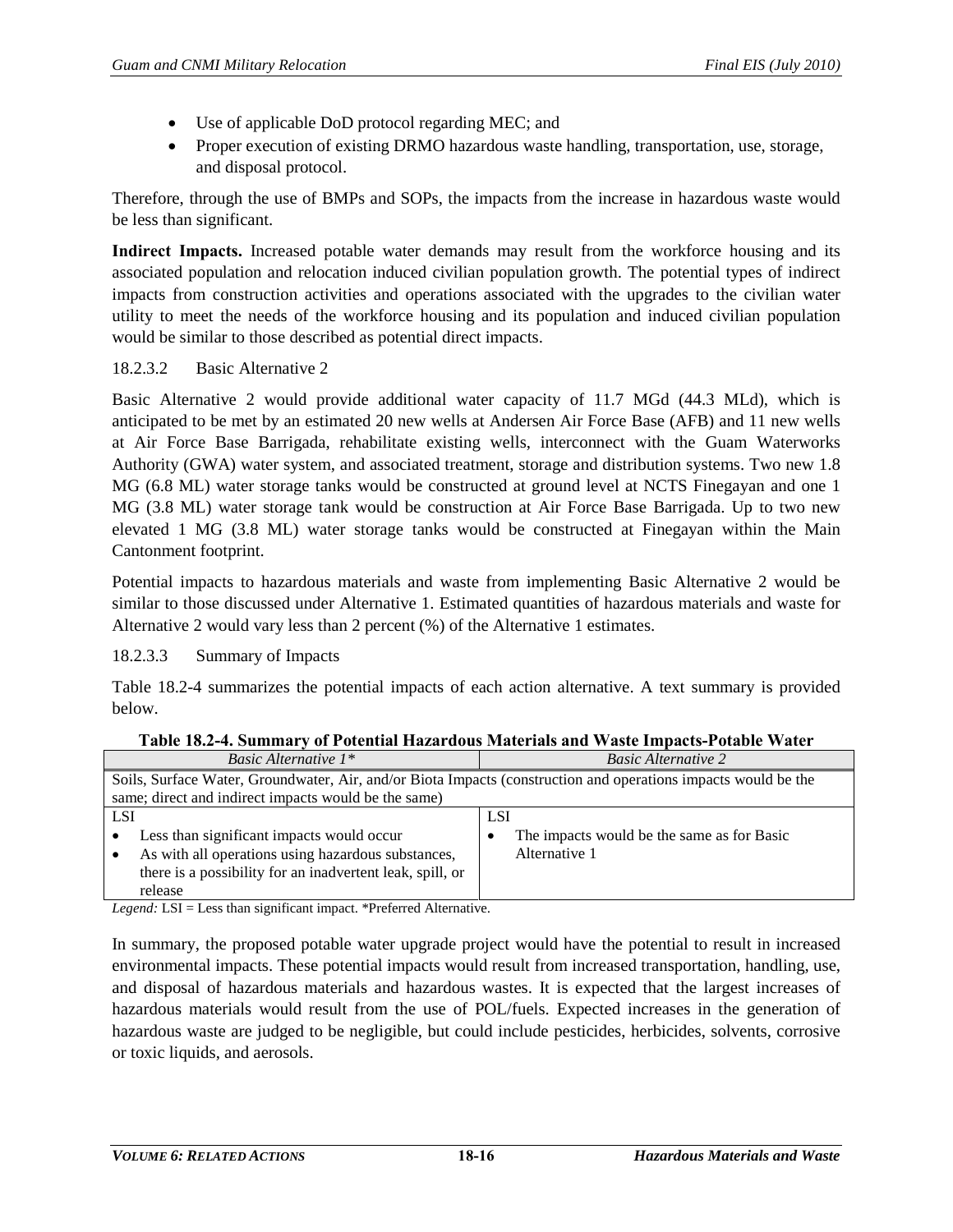Various BMPs and SOPs are in place to prevent unintended spills, releases, or leaks of these substances (see Volume 7). These BMPs and SOPs include, but are not limited to:

- Spill prevention control and countermeasures plans;
- Facility response plans;
- Waste management plans;
- SWPPPs:
- Hazardous material/waste management plans;
- Mandatory personnel hazardous material/waste training;
- Waste minimization plans;
- Waste labeling, storage, packaging, staging, and transportation procedures;
- Adherence with DoD waste management requirements;
- Compliance with federal and territorial laws and regulations; and
- Guarantee that site planning and activities are conducted in accordance with NOSSA Instruction 8020.15B Explosives Safety Review, Oversight, and Verification of Munitions Responses.

Despite expected increases in hazardous materials and hazardous wastes, the BMPs and SOPs discussed above and in Volume 7 would be implemented and related plans and procedures would be updated and modified as appropriate to meet the potential increased demand on DRMO regarding hazardous substance transportation, handling, storage, use, and disposal. A Joint Military Master Plan provides specific details regarding several new facilities (e.g., operations and maintenance facilities, bilge and oily wastewater pump station, fuel storage areas, POL storage areas, warehousing facilities, munitions magazine storage facilities, hazardous waste storage facilities, waste storage facilities, hazardous material storage). These new facilities would be required to store, handle, and dispose of the estimated increases in hazardous substances that would occur from the potential DoD unit transfers to Guam. Therefore, less than significant impacts would be caused by hazardous materials/hazardous waste for the proposed potable water alternatives.

#### **18.2.4 Wastewater**

#### Waste Sites

As described in Volume 2, Section 17.1.3 and Volume 9, Appendix G and shown in the various associated figures in Volume 2, Chapter 17, there are sites undergoing characterization and/or restoration under various DoD environmental programs. During the project design phases, careful consideration and attention must be given prior to construction to avoid overlap with these sites. If it is not possible to relocate proposed construction projects that may overlap with these waste sites, then various BMPs and construction operational protocol must be followed to protect human health and the environment. In addition, special design techniques and methodology would be required to ensure the long-term structural integrity of proposed construction projects.

#### Explosives Safety Hazards

The proposed expansion areas may contain MEC (Naval Facilities Engineering Command [NAVFAC] Marianas 2010). NOSSA Instruction 8020.15B establishes the ESS process to provide effective review, oversight, and verification of the explosives safety aspects of munitions responses. To comply with this instruction, an islandwide ESS is being prepared (NAVFAC Marianas 2010). When the ESS has been endorsed by NOSSA and approved by the DoD Explosive Safety Board, SOPs and operational protocol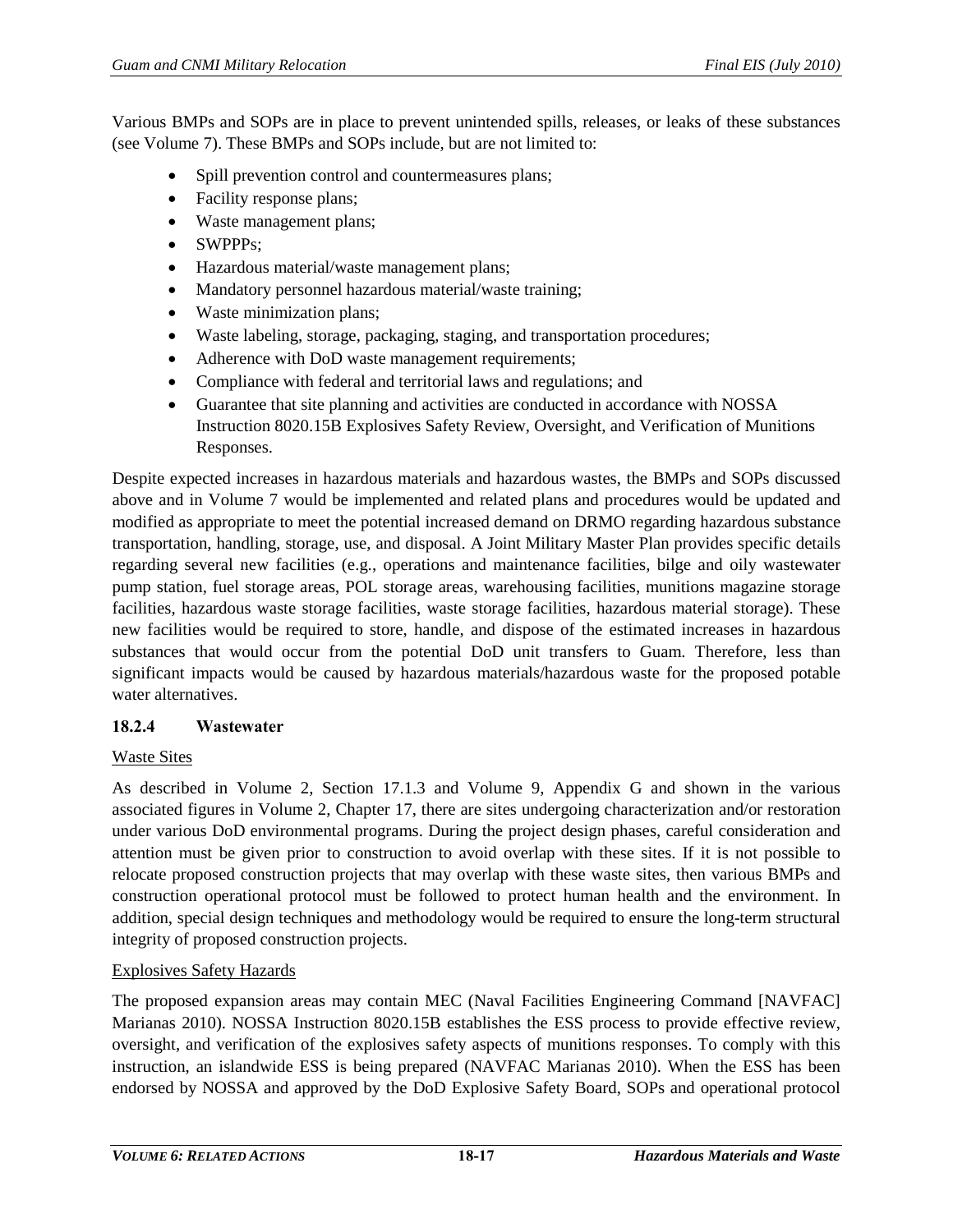would be developed to address explosive safety hazards of MEC in the proposed construction areas (NAVFAC Marianas 2010).

# 18.2.4.1 Basic Alternative 1a (Preferred Alternative) and 1b

Basic Alternative 1 (Basic Alternative 1a supports Main Cantonment Alternatives 1 and 2; and Basic Alternative 1b supports Main Cantonment Alternatives 3 and 8) combines upgrade to the existing primary treatment facilities and expansion to secondary treatment at the Northern District Wastewater Treatment Plant. The difference between Basic Alternatives 1a and 1b is a requirement for construction of a new sewer line from Barrigada housing to Northern District Wastewater Treatment Plant for Basic Alternative 1b.

**Direct Impacts.** Potential direct impacts regarding wastewater are discussed below in terms of (1) hazardous materials; (2) toxic substances; and (3) hazardous waste.

## Hazardous Materials

The proposed activities for this alternative would use slightly more hazardous materials, particularly from POL/fuels for heavy equipment, vehicles, generators, and related activities. Operation of the upgraded facilities would require POL/fuels, primarily for replacement, repair, or renovation activities. It is estimated that about 525 lbs (238 kg) of hazardous materials would be generated annually from these upgrade and operational activities. This estimate was based on professional judgment and DRMO Guam hazardous material disposal data. No proposed mitigation measures would be required.

Land-disturbing activities would trigger the requirement to seek coverage under the CGP. A site-specific SWPPP would be prepared and implemented in accordance with the CGP. The SWPPP would identify site-specific BMPs (Volume 2, Chapter 4, Table 4.2.1) that would be implemented as part of Basic Alternative 1 to reduce the potential for erosion, runoff, sedimentation, and subsequent control of hazardous waste impacts.

BMPs and SOPs would be used to:

- Prevent, contain, and/or clean up spills and leaks to protect the human health and environment.
- Provide personnel training and operational protocol and procedures to protect human health and environment.
- As necessary, expand DRMO's sufficient hazardous materials storage, transportation, and disposal capacity prior to any expected increases.
- Protect overall human health, welfare, and the environment.

This alternative would have the potential to result in less than significant impacts to human health and the environment (i.e., soils, surface water, groundwater, air, and biota) through implementation of BMPs and SOPs (see Volume 7) that would include, but are not limited to:

- Update/implement HMMPs.
- Update/implement Facility Response plans.
- Update/implement SPCC plans (e.g., training, spill containment and control procedures, cleanup, notifications).
- Ensure that DoD and subcontractor personnel are trained in proper labeling, container, storage, staging, and transportation requirements for hazardous materials. Ensure personnel are trained in accordance with SPCC methods.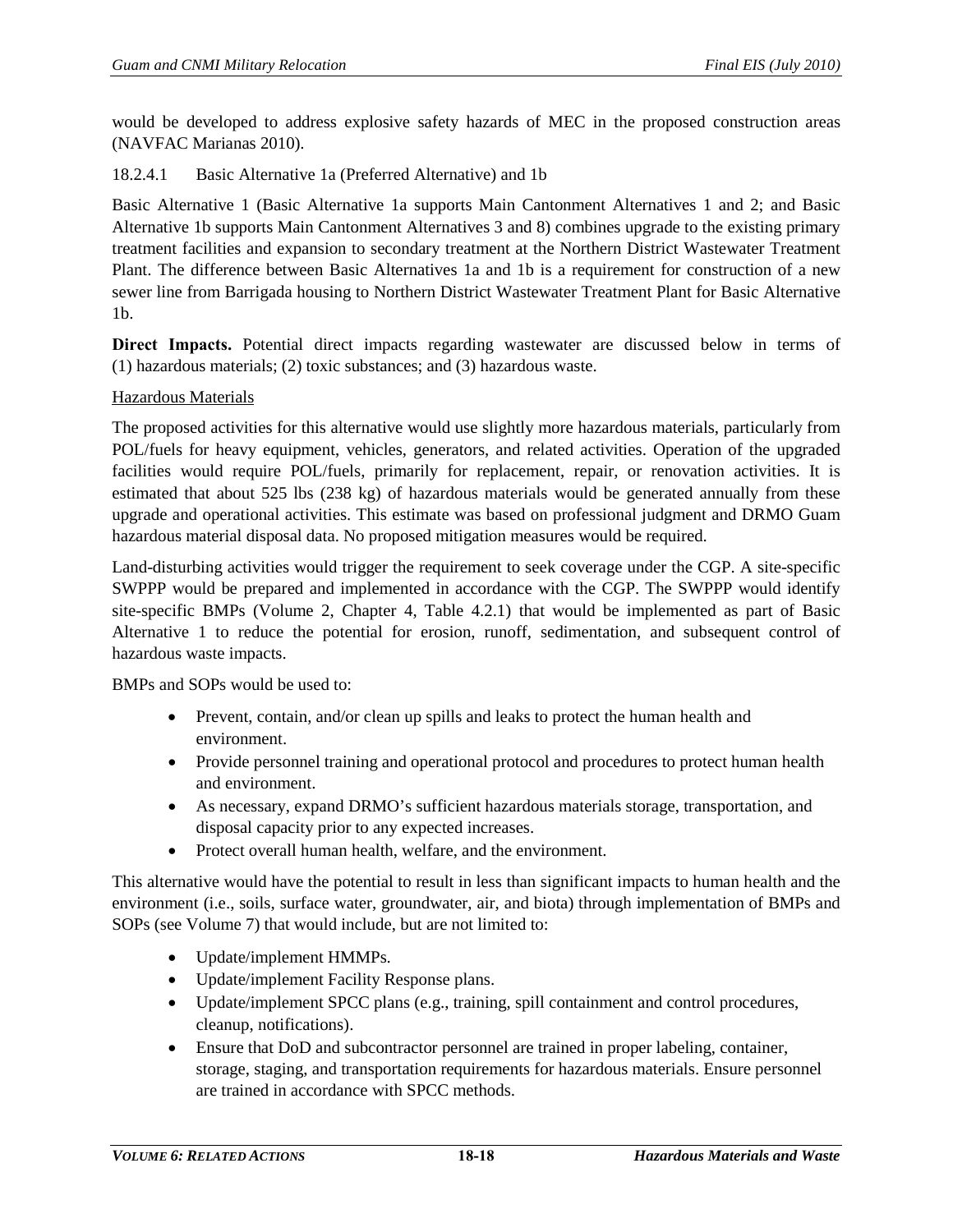- Implement aggressive hazardous materials minimization plans that substitute non-hazardous materials for hazardous materials.
- As necessary, expand DRMO's sufficient hazardous materials storage, transportation, and disposal capacity prior to any expected increases.
- Verify through surveillance and inspection that contractors fully implement federal, local, and DoD regulations including the use, storage, treatment, and disposal of hazardous materials. Verify that proper erosion control methods are used during construction activities. Implement corrective actions as necessary.
- Minimize the risk of uncontrolled spills and releases through industry-accepted methods for spill prevention, containment, control, and abatement.
- Minimize the use of contaminated sites for new projects. When new projects are planned on sites where contamination and/or MEC has been identified, ensure that the risk of human exposure to contaminated media is minimized through the use of a site-specific health and safety plan, engineering and administrative controls, and appropriate PPE. In addition, as appropriate, conduct Phase I and II Environmental Site Assessments prior to construction activities and ensure that designs consider and address contaminated sites.
- Ensure that site planning and activities are conducted in accordance with NOSSA Instruction 8020.15B Explosives Safety Review, Oversight, and Verification of Munitions Responses.

[Table 18.2-5](#page-18-0) summarizes potential hazardous material impacts associated with these upgrade activities and subsequent operations.

<span id="page-18-0"></span>

| Potential Activity                                                                   |                                                                                                                                                                                                                                                                              |                                                                                                                                                                                                                                                                                                                                                                                                                                                                  | <b>Proposed Mitigation</b>                                        |
|--------------------------------------------------------------------------------------|------------------------------------------------------------------------------------------------------------------------------------------------------------------------------------------------------------------------------------------------------------------------------|------------------------------------------------------------------------------------------------------------------------------------------------------------------------------------------------------------------------------------------------------------------------------------------------------------------------------------------------------------------------------------------------------------------------------------------------------------------|-------------------------------------------------------------------|
| (Cause)                                                                              | Potential Effect                                                                                                                                                                                                                                                             | <b>Potential Impacts</b>                                                                                                                                                                                                                                                                                                                                                                                                                                         | <b>Measures</b>                                                   |
| Hazardous materials<br>use during upgrade<br>activities and<br>subsequent operations | Increased hazardous<br>$\bullet$<br>materials storage,<br>use, handling,<br>generation, and<br>disposal<br>Increased fueling and<br>POL operations<br>Possible use of<br>٠<br>contaminated site<br>footprints for new<br>projects<br>Potential increased<br>٠<br>site runoff | Spill, leak, or release<br>$\bullet$<br>impacts during upgrade<br>activities<br>Adverse impacts and<br>٠<br>increased risks to human<br>health and/or the<br>environment, including<br>terrestrial and marine<br>ecosystems<br>Violations of applicable<br>٠<br>federal, state, or local<br>laws and regulations or<br>DoD requirements<br>during construction and<br>demolition operations<br>Increased risk of<br>٠<br>contamination of<br>environmental media | No proposed<br>$\bullet$<br>mitigation measures<br>are identified |

**Table 18.2-5. Basic Alternative 1 Hazardous Material Construction**

*Legend:* LSI = Less than significant impact. \*Preferred Alternative.

## Toxic Substances

The primary toxic substances being addressed on Guam regardless of any DoD expansion include ACM, LBP, PCBs, and radon. ACM, LBP, and PCBs are not expected to result in additional impacts because LBPs were banned in 1978, most uses of PCBs were banned in 1979, and ACM would not be used in new utilities infrastructure facilities.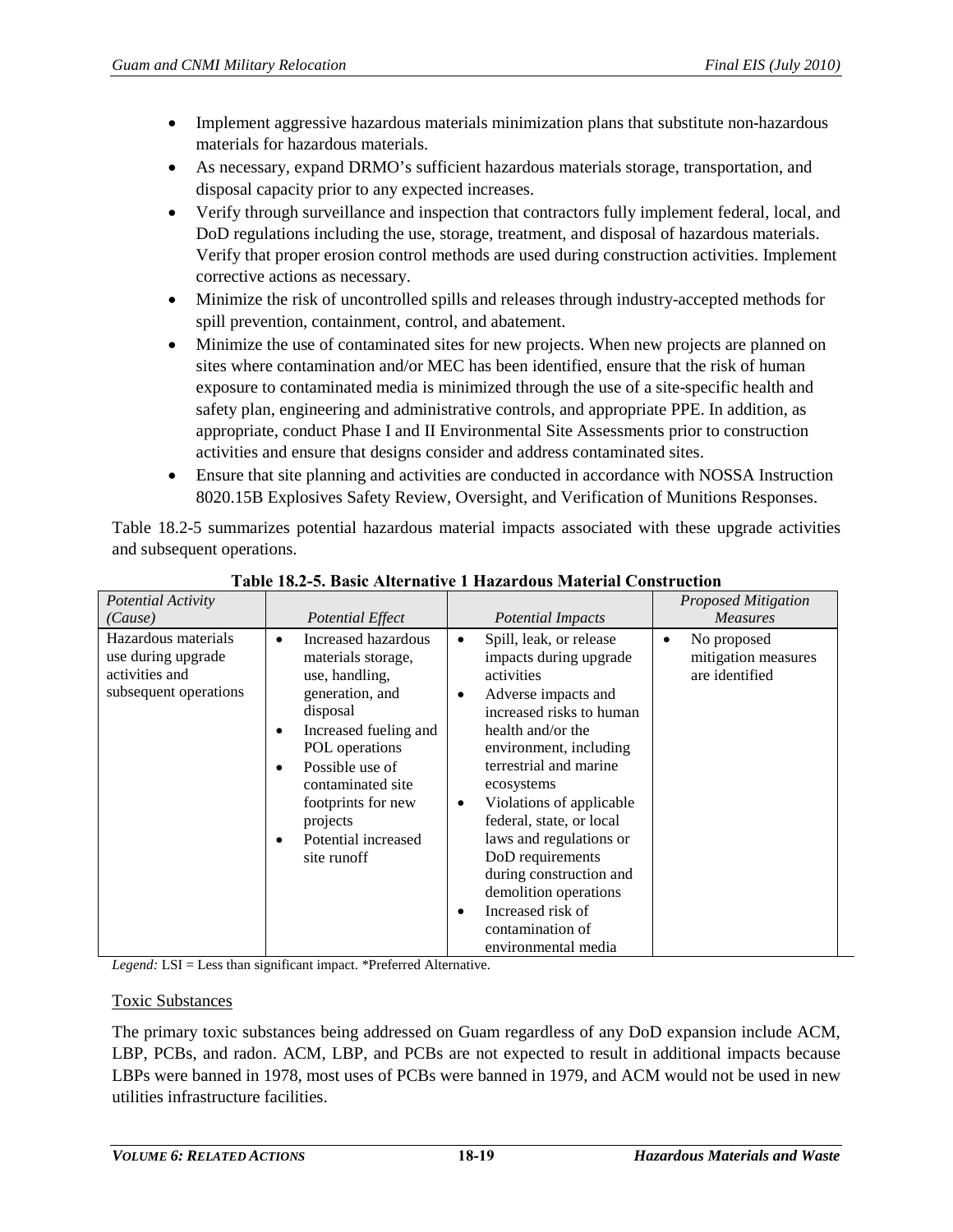Radon could seep into the facilities and/or structures. However, radon resistant construction techniques would be used and DoD would periodically test facilities constructed in known radon zones to verify that no unacceptable radon gas buildup occurs. As appropriate, radon mitigation measures would be installed. Therefore, the impacts from toxic substances would be less than significant.

## Hazardous Waste

Expected increases in the generation of hazardous wastes are judged to be small as a result of the proposed wastewater facility upgrades. It is estimated that about 160 lbs (73 kg) of hazardous waste would be generated annually from these activities. These wastes are anticipated to include adhesives, lubricants, solvents, and corrosive liquids. This estimate was based on professional judgment and DRMO Guam hazardous waste disposal data. No proposed mitigation measures would be required.

Required BMPs and SOPs (see Volume 7) for these hazardous wastes include, but are not limited to:

- Personnel training;
- Proper use of spill prevention and control plans;
- Implementation of hazardous waste management plans;
- Implementation of the comprehensive Integrated Pest Management Plan (IPMP);
- Avoidance of known areas of contamination and/or MEC:
- Use of site-specific health and safety plans;
- Use of engineering and administrative controls and appropriate PPE when necessary;
- Use of applicable DoD protocol regarding MEC; and
- Proper execution of existing DRMO hazardous waste handling, transportation, use, storage, and disposal protocol.

Therefore, through the use of BMPs and SOPs, the impacts from the increase in hazardous waste would be less than significant.

**Indirect Impacts.** Increased wastewater demands would result from the workforce housing and its associated population and induced civilian population growth. The potential types of indirect impacts from construction activities and operations associated with upgrades to the GWA wastewater systems to meet the needs of the workforce housing and its population and increased induced civilian population would be similar to those described as potential direct impacts.

#### 18.2.4.2 Summary of Impacts

[Table 18.2-6](#page-19-0) summarizes the potential impacts of each basic alternative. A text summary is provided below.

|  |  |  |  | Table 18.2-6. Summary of Potential Hazardous Materials and Waste Impacts-Wastewater |
|--|--|--|--|-------------------------------------------------------------------------------------|
|  |  |  |  |                                                                                     |

<span id="page-19-0"></span>

| Basic Alternative $1a^*$                                 | <b>Basic Alternative 2a</b>                                                                                |  |  |
|----------------------------------------------------------|------------------------------------------------------------------------------------------------------------|--|--|
|                                                          | Soils, Surface Water, Groundwater, Air, and/or Biota Impacts (construction and operations impacts would be |  |  |
| the same; direct and indirect impacts would be the same) |                                                                                                            |  |  |
| <b>LSI</b>                                               | <b>LSI</b>                                                                                                 |  |  |
| Less than significant adverse impacts would              | Less than significant adverse impacts would                                                                |  |  |
| occur                                                    | occur                                                                                                      |  |  |
| As with all operations using hazardous                   | As with all operations using hazardous                                                                     |  |  |
| substances, there is a possibility for an                | substances, there is a possibility for an                                                                  |  |  |
| inadvertent leak, spill, or release                      | inadvertent leak, spill, or release                                                                        |  |  |

*Legend*: LSI = Less than significant impact. \*Preferred Alternative.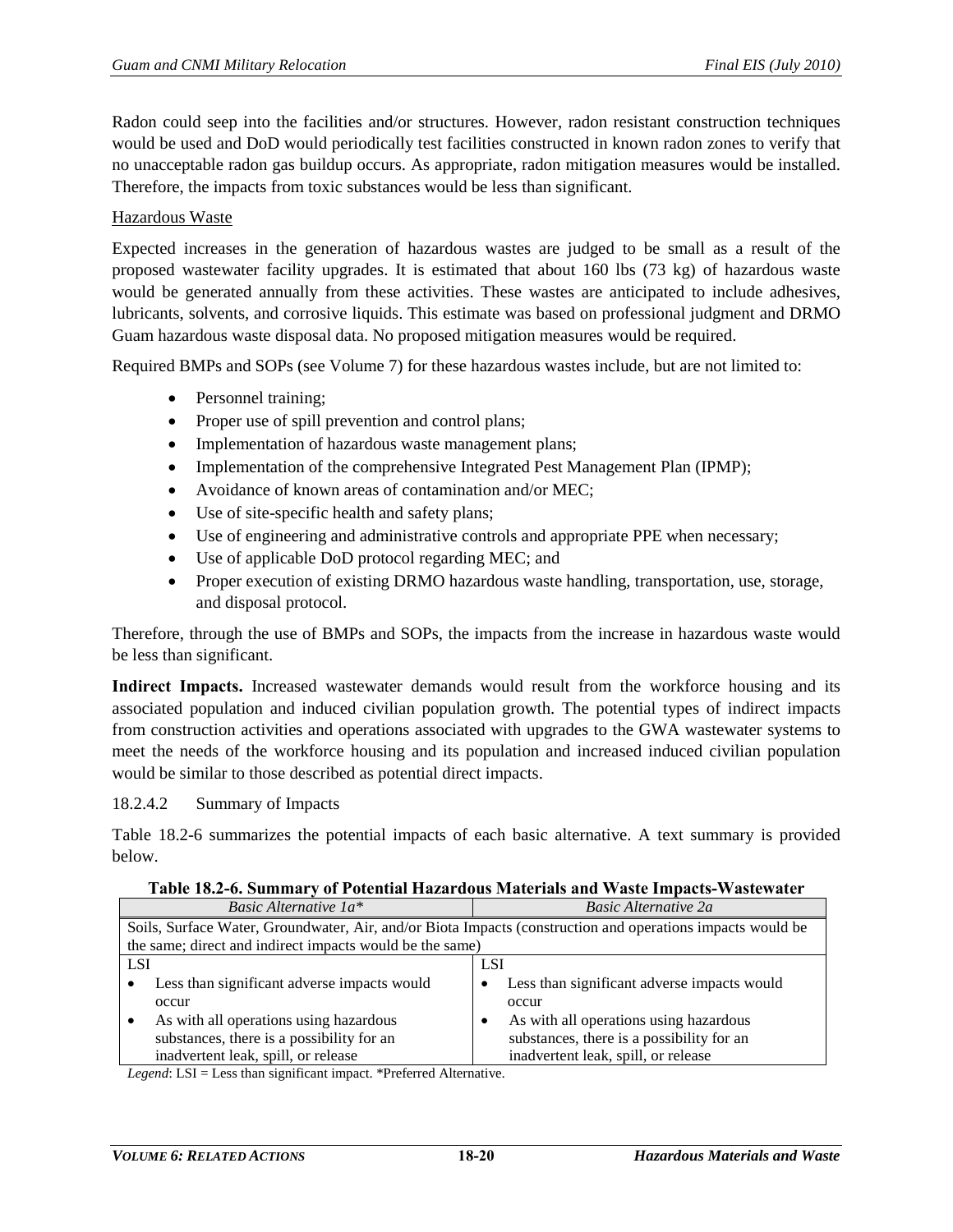In summary, the proposed wastewater project would have the potential to result in increased environmental impacts. These potential impacts would result from increased transportation, handling, use, and disposal of hazardous materials and hazardous wastes. It is expected that the largest increases of hazardous materials would result from the use of POL/fuels. Expected increases in the generation of hazardous waste are judged to be negligible, but could include solvents, corrosive or toxic liquids, and aerosols. However, various BMPs and SOPs are in place to prevent unintended releases, spills, or leaks of these substances and this would result in less than significant impacts. These BMPs and SOPs (Volume 7) include, but are not limited to, the following:

- Spill prevention control and countermeasures plans;
- Facility response plans;
- Waste management plans;
- SWPPPs:
- Hazardous material management plans;
- Mandatory personnel hazardous material and hazardous waste training;
- Waste minimization plans;
- Waste labeling, storage, packaging, staging, and transportation procedures;
- Adherence with DoD waste management requirements;
- Compliance with federal and territorial laws and regulations; and
- Guarantee that site planning and activities are conducted in accordance with NOSSA Instruction 8020.15B Explosives Safety Review, Oversight, and Verification of Munitions Responses.

Despite expected increases in hazardous materials and hazardous wastes, the BMPs and SOPs discussed above and in Volume 7 would be implemented and related plans and procedures would be updated and modified as appropriate to meet the potential increased demand on DRMO regarding hazardous substance transportation, handling, storage, use, and disposal. A Joint Military Master Plan provides specific details regarding several new facilities (e.g., operations and maintenance facilities, bilge and oily wastewater pump station, fuel storage areas, POL storage areas, warehousing facilities, munitions magazine storage facilities, hazardous waste storage facilities, waste storage facilities, hazardous material storage). These new facilities would be required to store, handle, and dispose of the estimated increases in hazardous substances that would occur from the potential DoD unit transfers to Guam. Therefore, there would be less than significant hazardous materials/waste impacts related to the proposed wastewater alternatives.

#### **18.2.5 Solid Waste**

#### 18.2.5.1 Basic Alternative 1 (Preferred Alternative)

The Preferred Alternative would be to continue to use the Navy Landfill at Apra Harbor for municipal solid waste (MSW) until the new GovGuam Layon Landfill at Dandan is available for use. Disposal of other waste streams excluded from Layon Landfill would continue at the Navy Landfill. Construction and demolition (C&D) debris would continue to be disposed at the Navy hardfill. This alternative does not involve any construction activities.

#### Hazardous Materials

Since there would be no construction activities and operations would not differ from current practice, there would be less than significant potential impact in the generation of hazardous materials. The proposed activities would result in the use of approximately the same quantity of hazardous materials. These would include POL/fuels for heavy equipment used in landfill operations, generators, and related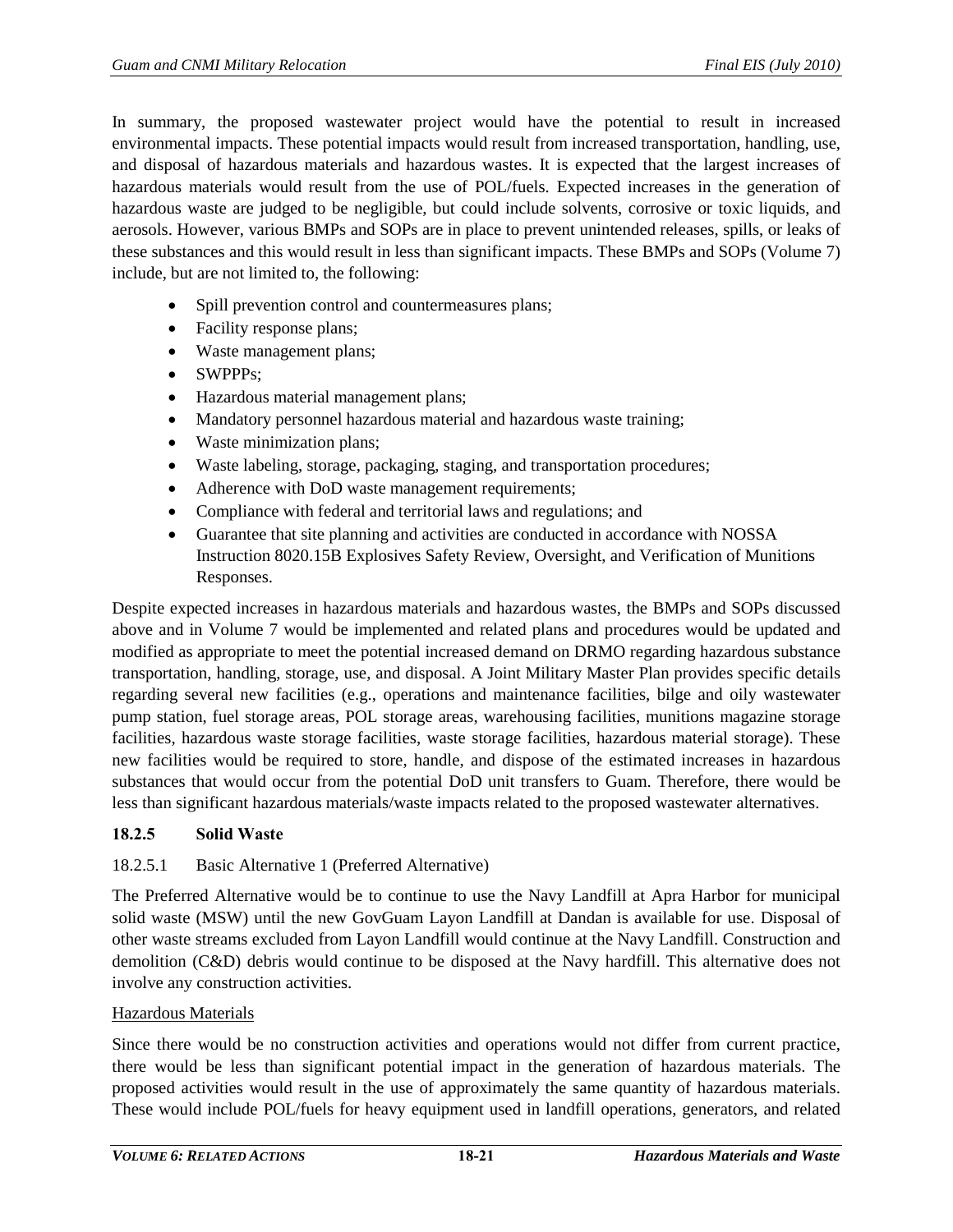activities. Operation of the facilities would require POL/fuels, primarily for replacement, repair, or renovation activities. It is estimated that about 450 lbs (204 kg) of hazardous materials would be generated annually from these operational activities. This estimate was based on professional judgment and DRMO Guam hazardous material disposal data.

However, BMPs and SOPs would be used to do the following:

- Prevent, contain, and/or clean up spills and leaks to protect the human health and environment.
- Provide personnel training and operational protocol and procedures to protect human health and environment.
- As necessary, expand DRMO's sufficient hazardous materials storage, transportation, and disposal capacity prior to any expected increases.
- Protect overall human health, welfare, and the environment.

This alternative would have the potential to result in impacts to human health and the environment (i.e., soils, surface water, groundwater, air, and biota). However, these potential impacts would be less than significant through implementation of BMPs and SOPs (see Volume 7) that would include, but not be limited to, the following:

- Update/implement HMMPs.
- Update/implement facility response plans.
- Update/implement SPCC plans (e.g., training, spill containment and control procedures, cleanup, notifications).
- Ensure that DoD and subcontractor personnel are trained in proper labeling, container, storage, staging, and transportation requirements for hazardous materials. Ensure personnel are trained in accordance with spill prevention, control, and cleanup methods.
- Implement aggressive hazardous materials minimization plans that substitute non-hazardous materials for hazardous materials.
- As necessary, expand DRMO's sufficient hazardous materials storage, transportation, and disposal capacity prior to any expected increases.
- Verify through surveillance and inspection that contractors fully implement federal, local, and DoD regulations including the use, storage, treatment, and disposal of hazardous materials. Verify that proper erosion control methods are used during construction activities. Implement corrective actions as necessary.
- Minimize the risk of uncontrolled spills and releases through industry-accepted methods for spill prevention, containment, control, and abatement.
- Ensure that site planning and activities are conducted in accordance with NOSSA Instruction 8020.15B Explosives Safety Review, Oversight, and Verification of Munitions Responses (Navy 2009).

[Table 18.2-7](#page-22-0) summarizes potential hazardous material impacts associated with these operations activities.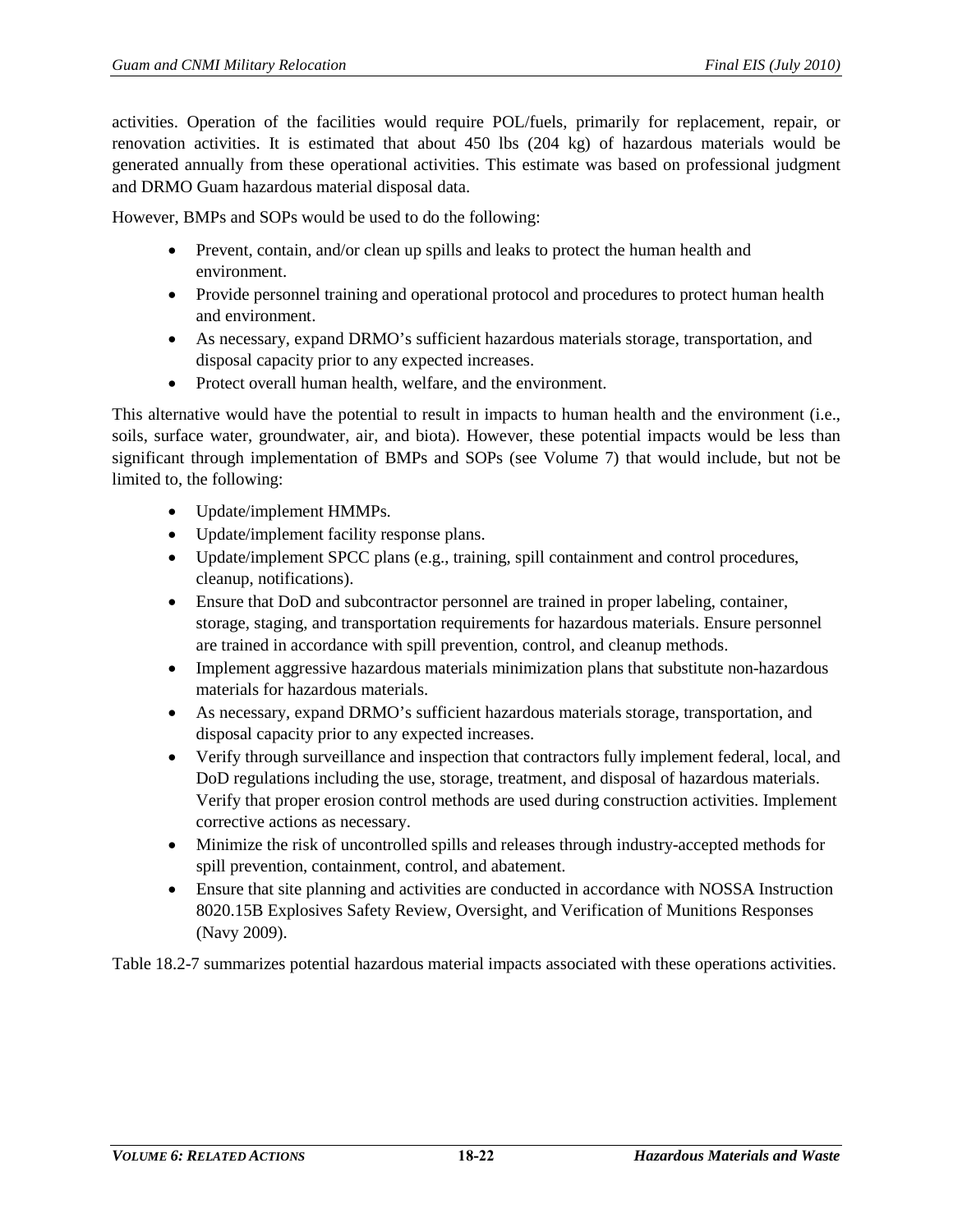<span id="page-22-0"></span>

| <b>Potential Activity</b>                                  |                                                                                                                                                                     |                                                                                                                                                                                                                                                                                                                                              | <b>Proposed Mitigation</b>                                   |
|------------------------------------------------------------|---------------------------------------------------------------------------------------------------------------------------------------------------------------------|----------------------------------------------------------------------------------------------------------------------------------------------------------------------------------------------------------------------------------------------------------------------------------------------------------------------------------------------|--------------------------------------------------------------|
| (Cause)                                                    | <b>Potential Effect</b>                                                                                                                                             | <b>Potential Impacts</b>                                                                                                                                                                                                                                                                                                                     | <b>Measures</b>                                              |
| Hazardous materials use<br>during operations<br>activities | Continued use<br>$\bullet$<br>hazardous materials<br>storage, use,<br>handling, generation,<br>and disposal<br>Continued fueling<br>$\bullet$<br>and POL operations | Adverse impacts and<br>$\bullet$<br>increased risks to<br>human health and/or the<br>environment, including<br>terrestrial and marine<br>ecosystems<br>Violations of applicable<br>٠<br>federal, state, or local<br>laws and regulations or<br>DoD requirements<br>Increased risk of<br>$\bullet$<br>contamination of<br>environmental media | No proposed<br>٠<br>mitigation<br>measures are<br>identified |

*Legend:* DoD = Department of Defense; POL = petroleum, oil, and lubricants.

## Toxic Substances

The primary toxic substances being addressed on Guam regardless of any DoD expansion include ACM, LBP, PCBs, and radon. ACM, LBP, and PCBs are not expected to result in additional impacts because LBPs were banned in 1978, most uses of PCBs banned in 1979, and ACM would not be used in new utilities infrastructure facilities.

Radon could seep into facilities and/or structures. DoD would periodically test facilities located in known radon zones to verify that no unacceptable radon gas buildup occurs. As appropriate, radon mitigation measures would be installed. Therefore, the impacts from toxic substances would be less than significant.

## Hazardous Waste

It is estimated that about 250 lbs (113 kg) of hazardous waste would be generated annually from these activities. These wastes are anticipated to include adhesives, lubricants, solvents, and corrosive liquids. This estimate was based on professional judgment and DRMO Guam hazardous waste disposal data.

Required BMPs and SOPs (see Volume 7) for these hazardous wastes include, but are not limited to:

- Personnel training;
- Proper use of spill prevention and control plans;
- Implementation of hazardous waste management plans;
- Implementation of the comprehensive Integrated Pest Management Plan (IPMP);
- Avoidance of known areas of contamination and/or MEC;
- Use of site-specific health and safety plans;
- Use of engineering and administrative controls and appropriate PPE when necessary;
- Use of applicable DoD protocol regarding MEC; and
- Proper execution of existing DRMO hazardous waste handling, transportation, use, storage, and disposal protocol.

Therefore, the impacts from the increase in hazardous waste would be less than significant.

## 18.2.5.2 Summary of Impacts

[Table 18.2-8](#page-23-1) summarizes the potential impacts of Basic Alternative 1. A text summary is provided below.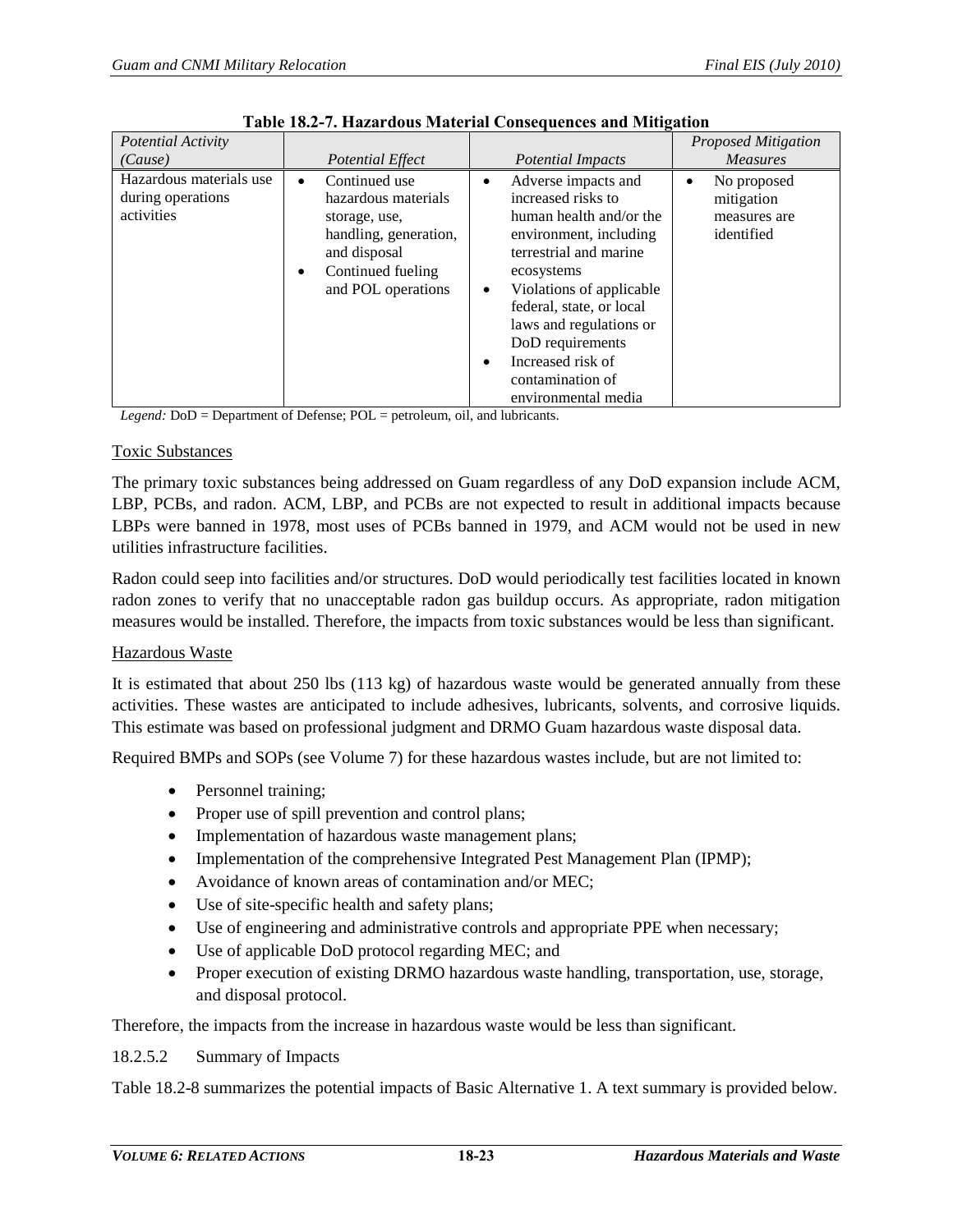#### <span id="page-23-1"></span>**Table 18.2-8. Summary of Potential Hazardous Materials and Waste Impacts-Solid Waste** *Basic Alternative 1\**

Soils, Groundwater, Surface Water, Air, and Biota (no construction impacts, and direct and indirect impacts would be the same)

LSI

- Less than significant adverse impacts would occur
- As with all operations using hazardous substances, there is a possibility for an inadvertent leak, spill, or release

*Legend:* LSI = Less than significant impact. \*Preferred Alternative.

In summary, the proposed solid waste alternatives would have the potential to result in increased environmental impacts. These potential impacts would result from increased transportation, handling, use, and disposal of hazardous materials and hazardous wastes. It is expected that the largest increases of hazardous materials would result from the use of POL/fuels. Expected increases in the generation of hazardous wastes are judged to be negligible, but could include solvents, corrosive or toxic liquids, and aerosols. However, various BMPs and SOPs are in place to prevent unintended releases, spills, or leaks of these substances that would result in less than significant impacts. These BMPs and SOPs include, but are not limited to, the following:

- Spill prevention control and countermeasures plans;
- Facility response plans;
- Waste management plans;
- SWPPPs;
- Hazardous material/waste management plans;
- Mandatory personnel hazardous material and hazardous waste training;
- Waste minimization plans;
- Waste labeling, storage, packaging, staging, and transportation procedures;
- Adherence with DoD waste management requirements;
- Compliance with federal and territorial laws and regulations; and
- Guarantee that site planning and activities are conducted in accordance with NOSSA Instruction 8020.15B Explosives Safety Review, Oversight, and Verification of Munitions Responses.

Despite expected increases in hazardous materials and hazardous wastes, the BMPs and SOPs discussed above and in Volume 7 would be implemented and related plans and procedures would be updated and modified as appropriate to meet the potential increased demand on DRMO regarding hazardous substance transportation, handling, storage, use, and disposal. A Joint Military Master Plan provides specific details regarding several new facilities (e.g., operations and maintenance facilities, bilge and oily wastewater pump station, fuel storage areas, POL storage areas, warehousing facilities, munitions magazine storage facilities, hazardous waste storage facilities, waste storage facilities, hazardous material storage). These new facilities would be required to store, handle, and dispose of the estimated increases in hazardous substances that would occur from the potential DoD unit transfers to Guam. Therefore, there would be less than significant hazardous materials/hazardous waste impacts.

## <span id="page-23-0"></span>**18.2.6 Off Base Roadways**

The proposed roadway, bridge, and intersection improvements may involve the use of hazardous materials and the generation of hazardous materials and hazardous wastes. Waste can be generated during bridge demolition, bridge construction and painting, roadway pavement markings, wall and fence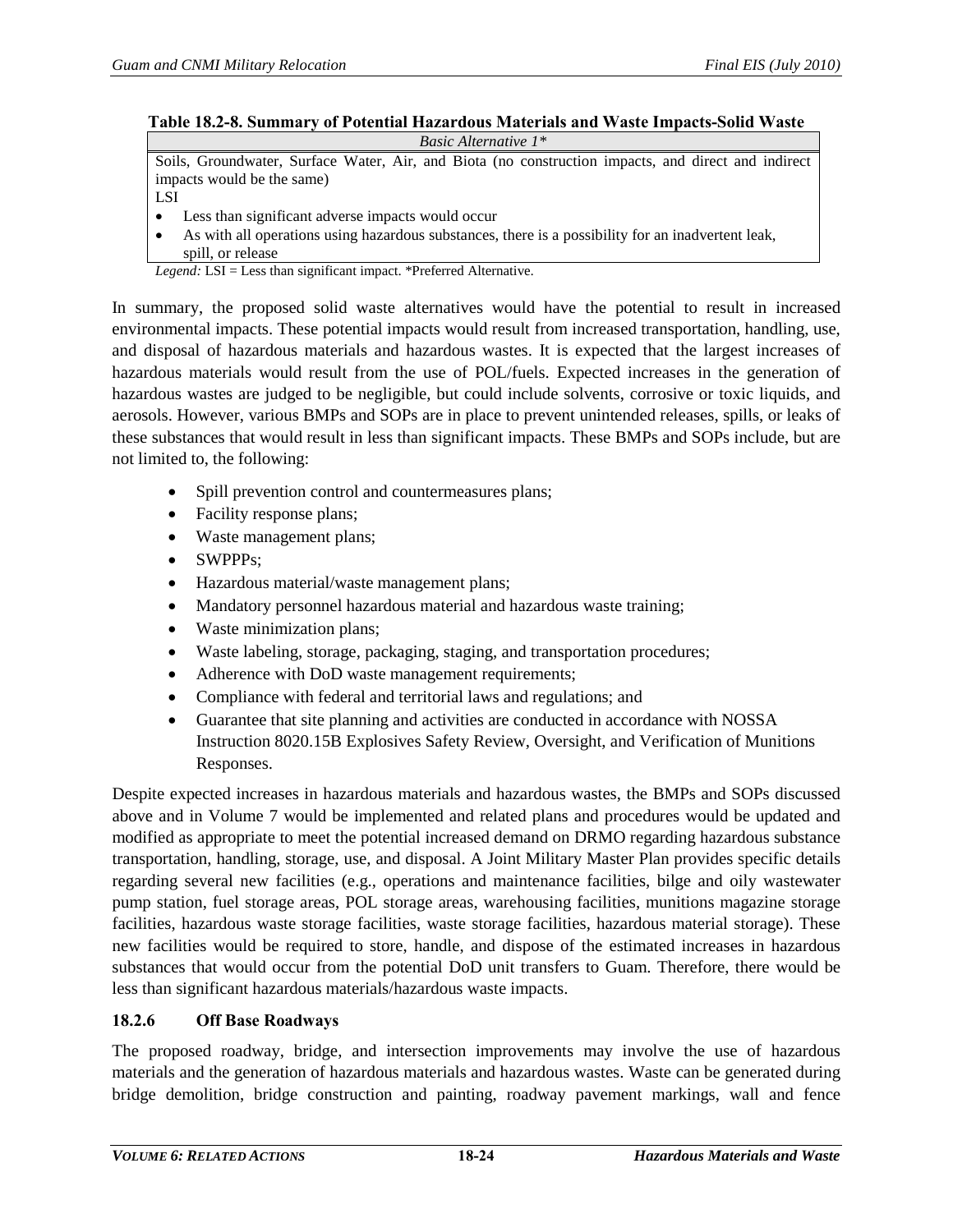painting, construction equipment/machinery maintenance and repair, and demolishing of structures acquired from ROW acquisition, and from excavation of materials containing hazardous substances. The following discussion of hazardous materials use and hazardous waste generation applies to all of the action alternatives.

Potential hazardous materials associated with roadway and bridge construction include, but are not limited to, the following:

- Product paint for bridges, poles, fences, walls, and roadway pavement markings
- Penetrating sealer (i.e., Methaylmethacrylate), modified mortar, and litex
- Coal tar epoxy for injecting in cracks
- Painting equipment cleaning solvents
- Diesel fuel contained in aboveground storage tanks to fuel construction equipment
- Unleaded gasoline contained in aboveground storage tanks to fuel vehicles
- Engine solvents and degreasers
- Motor oil, gear oil, and other engine lubricants
- Potentially hazardous dredged material
- Potentially hazardous drill cuttings

Potential hazardous substances generated by roadway and bridge construction include, but are not limited to, the following:

- Excavated underground storage tanks containing POL
- Excavated electrical transformers and capacitors containing PCBs
- Petroleum-contaminated soil and groundwater
- Asbestos and ACMs
- Sandblasting wastes not determined to be hazardous wastes
- Potentially hazardous dredged material not determined to be hazardous wastes
- Potentially hazardous drill cuttings not determined to be hazardous wastes

Potential hazardous wastes that could be generated from roadway and bridge construction include:

- Waste paint
- Paint and sealant removal wastes
- Waste paint cleaning solvents and rags
- Waste fuel removed from machinery
- Waste engine solvents and degreasers
- Used oil and lubricants
- Waste antifreeze

The management, use, and storage of these hazardous materials and hazardous wastes on roadway projects are governed under the provisions of the American Association of State Highway and Transportation Officials (AASHTO) Guidelines for Painting Structures (1997), AASHTO Standard Specifications for Transportation Material and Method of Sampling and Testing (2005), and AASHTO Policy on Geometric Design of Highways and Streets, Maintenance of Traffic Through Construction Areas (2001).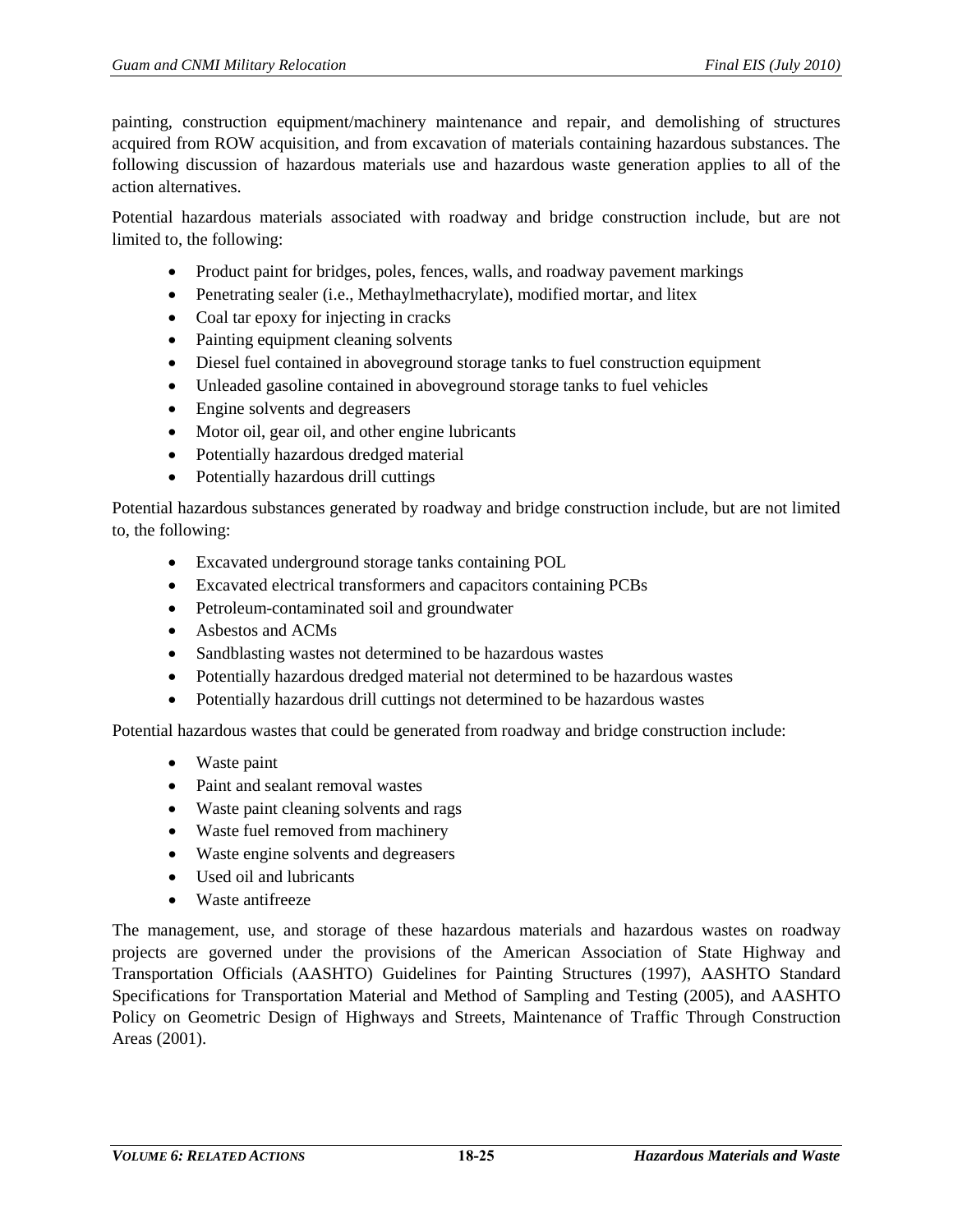The management, storage, and disposal of hazardous wastes are regulated under the USEPA RCRA and Hazardous and Solid Waste Amendments, and are enforced by the GEPA Hazardous Waste Management Program (USEPA 1997, 2005, 2007, 2008a, 2008b; Andersen AFB 2007b).

Hazardous materials disposal and the disposal of POL, PCBs, ACMs, and other hazardous substances are regulated by GEPA.

With implementation of BMPs and SOPs (see Volume 7), impacts would be less than significant for hazardous materials used and hazardous wastes generated during roadway construction.

Of the 123 potentially contaminated sites on Guam, 17 sites were identified as having known or likely soil and/or water contamination within, or adjacent to, the Guam Road Network (GRN) project areas. The 17 sites were shown by region in figures located in Volume 2, Chapter 17. Detailed information on each of the 123 sites is provided in Volume 9, Appendix G.

To identify the potential environmental impacts from contaminated sites on GRN project construction, the nature of each GRN project activity in the affected area was considered. A key factor in determining the potential for environmental effects was the specific type of roadway project that would occur in a given area where known or likely soil or groundwater contamination may be present.

Each of the four action alternatives would result in construction and operation of a set of individual roadway improvement projects on Guam. Implementation of each alternative would result in construction activities in each of the four geographic regions. Construction activities would consist of intersection improvements, bridge replacements, pavement strengthening, road relocation, road widening, and construction of a new road. While many projects would involve construction work in developed and paved areas, some roadway projects could result in soil intrusion that could encounter areas of contamination. Because all roadway project types would generally require construction activities that would involve the use of heavy construction equipment, the potential for leaks or spills of potentially hazardous materials would be common for all project types. A preliminary screening of project types and potential effects from contaminated soil or groundwater is provided i[n Table 18.2-9.](#page-25-0)

<span id="page-25-0"></span>

| Item           | Project Type                                        | <b>Description of Construction Activities</b>                                                                                                                                                                                                                                                                                                                                                                 | Potential Effect from<br><b>Contaminated Soils</b>                                                                                                                                                                                                                                                                                                                                                              |
|----------------|-----------------------------------------------------|---------------------------------------------------------------------------------------------------------------------------------------------------------------------------------------------------------------------------------------------------------------------------------------------------------------------------------------------------------------------------------------------------------------|-----------------------------------------------------------------------------------------------------------------------------------------------------------------------------------------------------------------------------------------------------------------------------------------------------------------------------------------------------------------------------------------------------------------|
|                | Intersection<br>Improvement<br>(including)<br>MAPs) | Installation of new traffic loop sensors,<br>extending lanes through the intersection,<br>striping and paving to include new approach or<br>turn lanes, reconfiguring intersection shapes<br>(i.e., from Y-intersection to T-intersections),<br>combining lanes, creating shared lanes,<br>restriping, signalization modifications or<br>upgrades, and grade separations.                                     | Generally, intersection improvement<br>would not result in contact with<br>subsurface soils. The potential for<br>impacts from contaminated soils<br>would be present only when<br>reconfiguration or grade separations<br>include excavation, trenching, or<br>grading into the subsoil.                                                                                                                       |
| $\overline{c}$ | Bridge and Box<br>Culvert<br>Replacement            | Bridge and box culvert replacement would be<br>conducted in phases. The new bridge structure<br>would be lengthened to adequately<br>accommodate the hydraulic flow of the river.<br>The width of the new structure would<br>accommodate more or wider lanes and a<br>median, with sidewalks and barriers on each<br>side. Box culverts would be replaced with new<br>single-cell or multi-cell box culverts. | Bridge and box culvert replacement<br>can include excavation, trenching, or<br>grading into the subsoil. Soils would<br>be affected when foundation work<br>requires excavation beneath the<br>existing bridge structure and utility<br>work would require new trenching.<br>No ROW acquisition would be<br>required because bridges and box<br>culverts would be replaced within<br>their existing footprints. |

## **Table 18.2-9. Potential Effects from Contaminated Soils for GRN Roadway Project Types**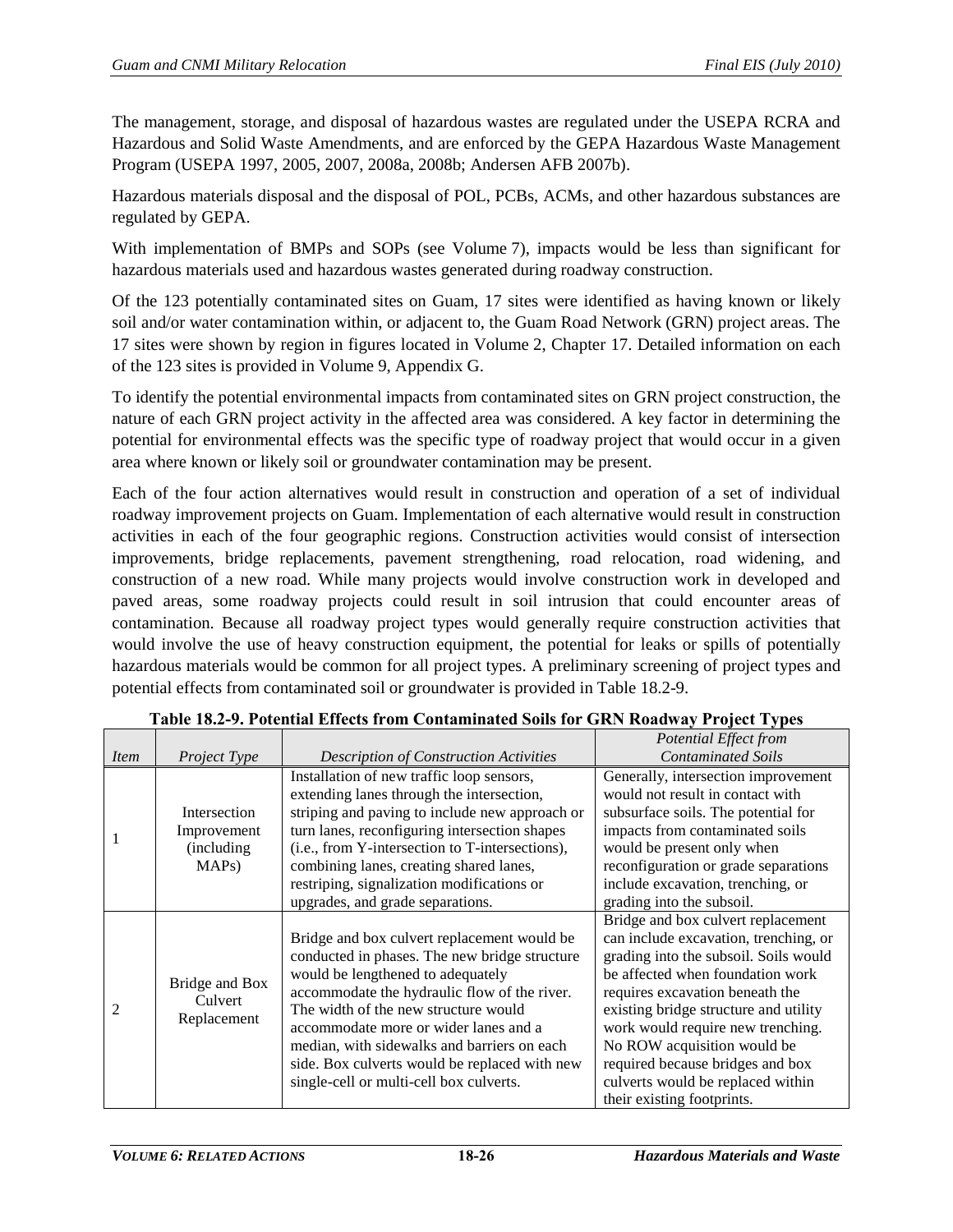| Item           | Project Type                       | <b>Description of Construction Activities</b>                                                                                                                                                                                                                                                                                                                                                                                                                                                                                                                                                                                                                                                                                                                                                                                                                                                                                                                                    | Potential Effect from<br><b>Contaminated Soils</b>                                                                                                                                                                                                                                                                                                                                                                                            |
|----------------|------------------------------------|----------------------------------------------------------------------------------------------------------------------------------------------------------------------------------------------------------------------------------------------------------------------------------------------------------------------------------------------------------------------------------------------------------------------------------------------------------------------------------------------------------------------------------------------------------------------------------------------------------------------------------------------------------------------------------------------------------------------------------------------------------------------------------------------------------------------------------------------------------------------------------------------------------------------------------------------------------------------------------|-----------------------------------------------------------------------------------------------------------------------------------------------------------------------------------------------------------------------------------------------------------------------------------------------------------------------------------------------------------------------------------------------------------------------------------------------|
| 3              | Pavement<br>Strengthening          | Existing asphalt pavement sections would be<br>strengthened by rehabilitating the existing<br>pavement materials in place and placing an<br>asphalt overlay or by reconstructing with new<br>materials. The widened pavement section<br>would be constructed of residual material from<br>the existing pavement rehabilitation, new<br>material, or a combination thereof, and an<br>asphalt overlay. Pavement strengthening would<br>also include matching existing access<br>connections, pavement striping, signing,<br>intelligent traffic systems, and safety lighting.<br>The project would match existing horizontal<br>and vertical alignment as required. Minor<br>realignment of the road may be necessary to<br>accommodate design elements.                                                                                                                                                                                                                          | Physical disturbance to soils from<br>pavement strengthening would only<br>occur when pavements are widened,<br>new traffic systems or devices are<br>installed, or minor road realignment<br>occurs in previously undisturbed<br>ground. Most activities associated<br>with pavement strengthening would<br>not require soil intrusion. For this<br>reason, the potential for impacts from<br>contaminated sites is considered to be<br>low. |
| $\overline{4}$ | Road Relocation<br>(Route 15 only) | Route 15 would be realigned to accommodate<br>the location of military firing ranges. New<br>asphalt pavement would be constructed on the<br>new alignment. The roadway cross section<br>would consist of one lane in each direction,<br>outside shoulders and inside shoulders, with an<br>unpaved median that would accommodate<br>future widening. Bicycles would be<br>accommodated in the outside shoulders of the<br>shared roadway. Alternatively, future widening<br>would be accommodated to the outside, and<br>the roadway cross section would consist of two<br>lanes and outside shoulders with a paved<br>median. Realignment would also include<br>construction of new bridges to grade separate<br>Route 15 and the frontage roads, obliterating<br>existing Route 15 pavement, building removal,<br>connecting to existing roadways or other<br>access roads, utility relocation, pavement<br>striping, signing, property fence, and guardrail<br>installation. | Realignment into previously<br>undisturbed soils may be required to<br>accommodate the design of the<br>roadway. This activity would require<br>building removal and relocation of<br>existing utilities. For this reason,<br>there is a potential for impacts from<br>contaminated sites in the area.                                                                                                                                        |
| 5              | Road Widening                      | New lanes would be added to an existing<br>roadway to accommodate predicted increased<br>traffic volumes and to relieve congestion<br>caused by an increase in traffic volumes due to<br>military relocation activities. Widening would<br>result in rebuilding the entire roadway,<br>including removing the existing roadway<br>segment. A new sub-base, base course, asphalt,<br>and friction course layers would be<br>constructed.                                                                                                                                                                                                                                                                                                                                                                                                                                                                                                                                          | Road widening activities would affect<br>soil when the footprint of the<br>roadway extends into previously<br>undisturbed soils. For this reason,<br>there is a potential for impacts from<br>contaminated sites in the area.                                                                                                                                                                                                                 |
| 6              | Construction of<br>New Road        | The Finegayan Connection would be<br>constructed on a new alignment with new<br>asphalt pavement on a compacted base or<br>engineered fill.                                                                                                                                                                                                                                                                                                                                                                                                                                                                                                                                                                                                                                                                                                                                                                                                                                      | New road construction would affect<br>soil when the footprint of the<br>roadway extends into previously<br>undisturbed soils. For this reason,<br>there is a potential for impacts from<br>contaminated sites in the area.                                                                                                                                                                                                                    |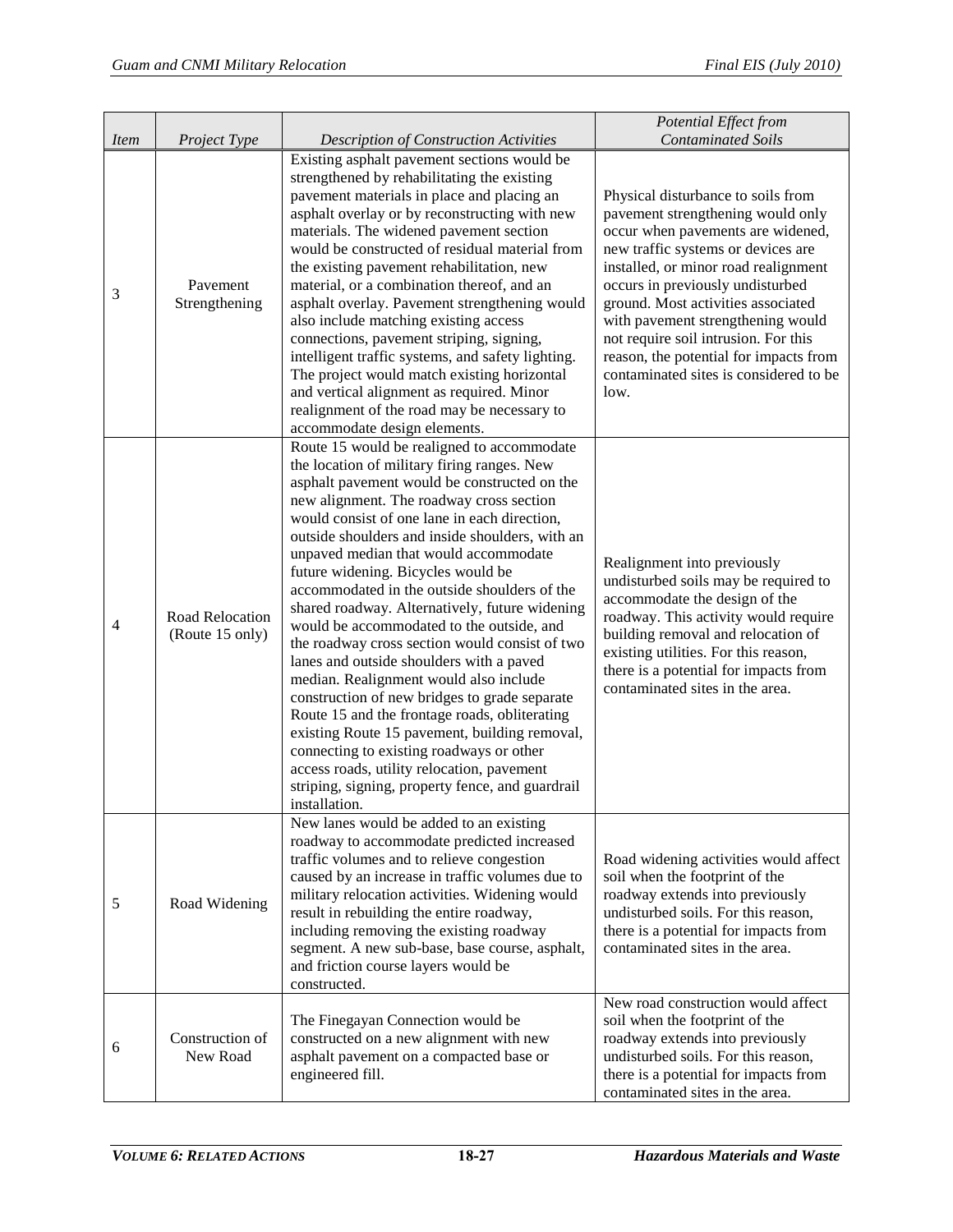|      |                     |                                                                                            | Potential Effect from                                                                                                                                                                                                                                        |
|------|---------------------|--------------------------------------------------------------------------------------------|--------------------------------------------------------------------------------------------------------------------------------------------------------------------------------------------------------------------------------------------------------------|
| Item | <i>Project Type</i> | <b>Description of Construction Activities</b>                                              | <b>Contaminated Soils</b>                                                                                                                                                                                                                                    |
|      | Other               | Temporary placement of equipment laydown<br>or construction staging areas may be required. | Equipment laydown or construction<br>staging areas associated with any of<br>the above project types may require<br>clearing and other disturbance of<br>soils. For this reason, there is a<br>potential for impacts from<br>contaminated sites in the area. |

*Legend:* MAP = Military Access Point; ROW = right-of-way.

Potential impacts from hazardous waste contamination in soil or groundwater can be detrimental to roadway construction activities. While it is unlikely that groundwater contamination would lead to direct impacts to roadway construction at the ground level, contaminated soil may require removal or remediation. Direct impacts that result in physical soil loss could occur during construction, while indirect impacts can result from the completed project (e.g., contaminants leach into soils). Based on the anticipated activities associated with each project type, it was determined that:

- Intersection improvements and pavement strengthening projects represent the project types with the lowest potential for impacts from hazardous waste contamination in soil or groundwater. Bridge replacement projects using the same footprint for footings and other structures (i.e., no additional ROW required) would also represent a low potential for impacts. These projects would involve the least amount of physical soil disturbance because most work would occur on existing pavements or developed areas.
- The placement of temporary equipment laydown areas at any of the GRN project work sites would represent a moderate potential for impacts from hazardous waste contamination in soil or groundwater only when the use of previously undisturbed areas are selected. To avoid this impact, previously disturbed (e.g., paved) areas adjacent to the work site would be selected for use as temporary construction staging areas or storage for roadway demolition materials whenever possible. Heavy equipment would be used, and leaks or spills of contaminants could occur at equipment staging areas.
- Road relocation, road widening, and construction of the new road would represent the greatest potential for impacts from hazardous waste contamination in soil or groundwater because these projects would result in the greatest degree of soil intrusion.

Certain proposed roadway improvements in the North and Central Regions would require the acquisition of additional ROW on residential, business, or military land (refer to Volume 6, Chapter 17). The potential for contamination would vary depending on the type of land to be acquired. In some cases, it is possible that the likelihood of contamination may be greater beneath certain business properties than beneath residential properties. The potential for contaminant migration to the roadway ROW would require further assessment after alignment selection to determine the actual presence and/or levels of contamination and the possible need for remedial action. Roadway projects with ROW acquisition may require actions, such as avoidance or minimization during the design phase and before construction.

Indirect impacts from the roadway projects would be associated with contaminants leaching into soils. The potential for contaminants leaching into the soil would be prevented or managed through implementation of spill prevention and emergency spill response procedures.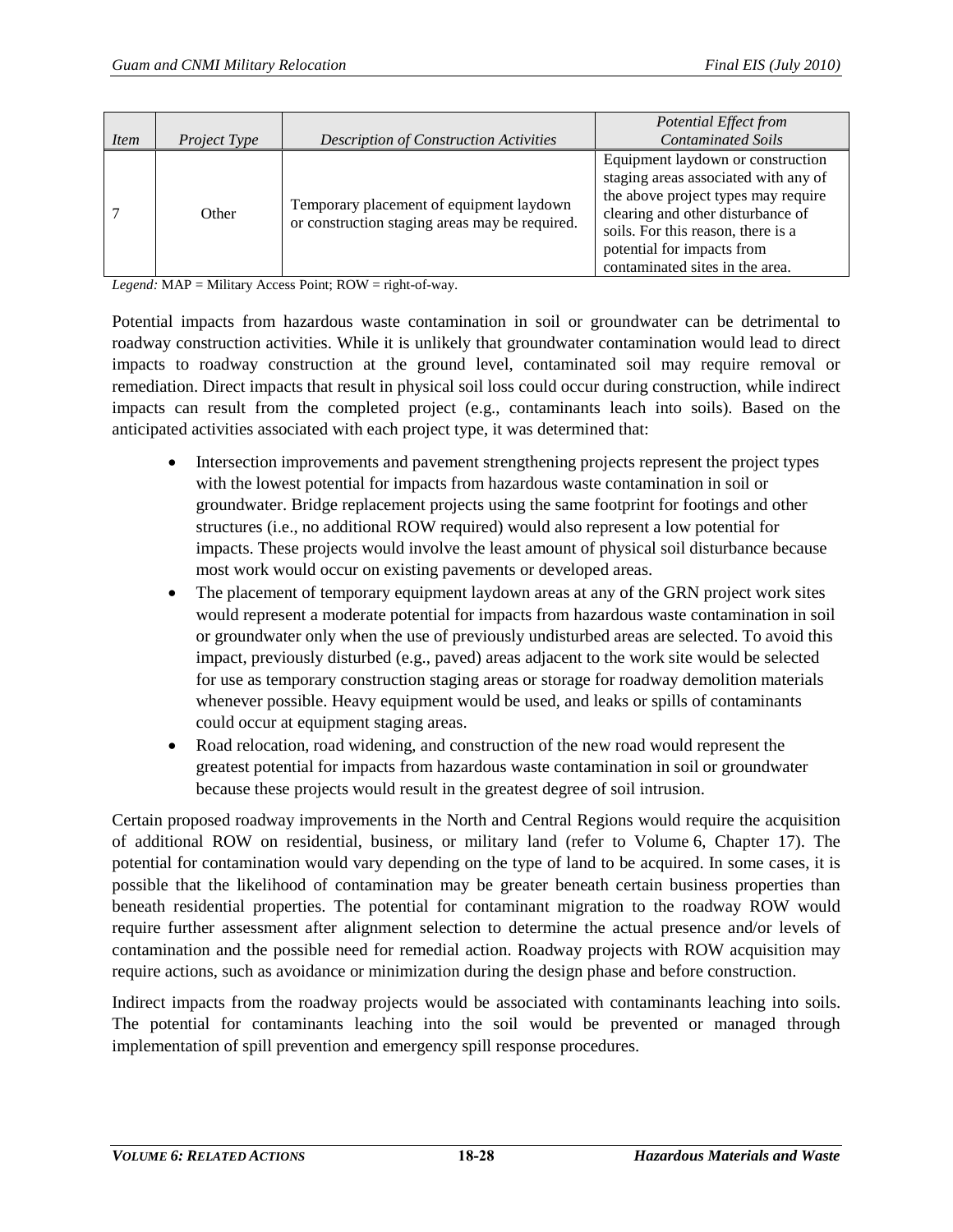# 18.2.6.1 Alternative 1

Roadway projects can be affected by contaminated sites that are in close proximity to the roadway alignments. There are 49 projects that would occur as a result of implementation of Alternative 1. The effects of potentially contaminated sites to these projects are discussed below.

# North

Alternative 1 includes 13 projects in the North Region. GRN #8, 10, and 22A are adjacent or proximal to four potentially contaminated sites (Site Nos. 1, 8, 9, and 13). GRN #8 and 22A are pavement strengthening projects, with minimal potential for soil intrusion. Partial ROW acquisition would be required for GRN #22A.

GRN #10 is a road widening project that would require partial ROW acquisition along Route 3. Due to potential contamination from Site No. 8 (Potts Junction Tank Farm), avoidance measures would be required to ensure that construction does not occur on contaminated soil or is managed to avoid ongoing remediation efforts to the maximum extent possible.

Roadway projects in the North Region also include intersection improvements and construction of a new road. Although no known contaminated sites have been identified near any of these projects, some projects may require ROW acquisitions, and temporary construction staging areas may require soil intrusion. Due to the need for ROW acquisition and/or soil intrusion at these project locations, avoidance measures would be required to ensure that construction does not occur on contaminated soil or is managed to avoid ongoing remediation efforts to the maximum extent possible.

# Central

Alternative 1 includes 27 projects in the Central Region. GRN #6, 13, 15, 17, and 33 are adjacent or proximal to eight potentially contaminated sites (Site Nos. 14, 25, 33, 44, 47, 57, 58, and 62). All of these GRN projects are pavement strengthening projects with minimal potential for soil intrusion. Partial ROW acquisition would be required for GRN #13, 17, and 33.

Roadway projects in the Central Region also include intersection improvements, bridge replacements, road relocations, and road widening. Although no known contaminated sites have been identified near any of these projects, some projects may require ROW acquisitions, and temporary construction staging areas may require soil intrusion. For these reasons, avoidance measures would be required to ensure that construction does not occur on contaminated soil or is managed to avoid ongoing remediation efforts to the maximum extent possible.

## Apra Harbor

Alternative 1 includes five projects in the Apra Harbor Region. GRN # 4 and 26 are adjacent or proximal to five potentially contaminated sites (Site Nos. 111, 113, 114, 117, and 118). GRN #4 and 26 are pavement strengthening projects, with minimal potential for soil intrusion. Partial ROW acquisition would be required for both of these GRN projects.

Roadway projects in the Apra Harbor Region also include intersection improvements that would have a low potential for ground intrusion. No ROW acquisition would be required for any projects in the Apra Harbor Region. Avoidance measures would be required only for temporary construction staging areas to ensure that construction does not occur on contaminated soil or is managed to avoid ongoing remediation efforts to the maximum extent possible.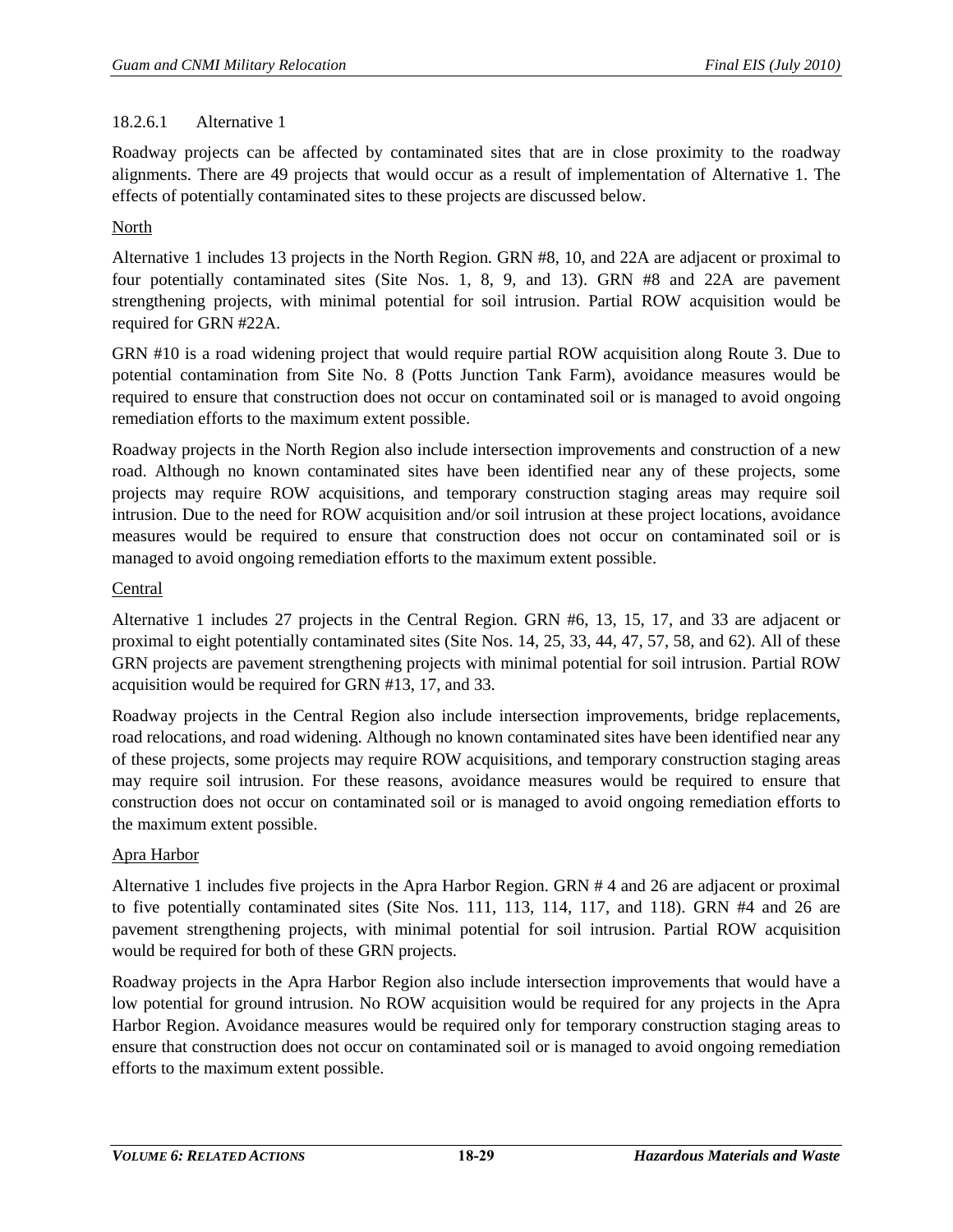## South

Alternative 1 includes four projects in the South Region. No potentially contaminated sites of concern were identified in the South Region. The roadway projects in the South Region are not located in areas where potentially contaminated sites exist or would have influence on the proposed roadway improvements.

Roadway projects in the South Region are limited to pavement strengthening and intersection improvements that would have a low potential for ground intrusion. No ROW acquisition would be required for any projects in the South Region. Avoidance measures would be required only for temporary construction staging areas to ensure that construction does not occur on contaminated soil or is managed to avoid ongoing remediation efforts to the maximum extent possible.

## Proposed Mitigation Measures, BMPs, and SOPs

BMPs and SOPs (Volume 7) to avoid or minimize the impact of hazardous substances and/or MEC to less than significant include, but are not limited to, the following:

- Spill prevention control and countermeasures plans;
- Facility response plans;
- Waste management plans;
- SWPPP;
- Hazardous material/waste management plans;
- Mandatory personnel hazardous material and hazardous waste training;
- Waste minimization plans;
- Waste labeling, storage, packaging, staging, and transportation procedures;
- Adherence with DoD waste management requirements;
- Compliance with federal and territorial laws and regulations; and
- Guarantee that site planning and activities are conducted in accordance with NOSSA Instruction 8020.15B Explosives Safety Review, Oversight, and Verification of Munitions Responses.
- These BMPs and SOPs also include, but are not limited to, the following:
- Roadway construction contractors shall be required to manage, store, and dispose of hazardous wastes in accordance with applicable USEPA RCRA and Hazardous and Solid Waste Amendments requirements.
- Roadway construction contractors shall be required to dispose of all POL, PCBs, ACMs, and other hazardous substances in accordance with GEPA regulations.
- A Phase 2 environmental site assessment may be conducted for ROW acquisition associated with GRN  $#10$  (road widening along Route  $3 - NCTS$  Finegayan to Route 9) to determine potential contamination in the vicinity of the Potts Junction Tank Farm. The construction contractor may be required to implement avoidance measures to ensure that construction (a) does not occur on contaminated soil; and (b) is managed to avoid any ongoing remediation efforts to the maximum extent possible.
- A Phase 2 environmental site assessment may be conducted for roadway projects with ROW acquisitions of non-residential property. Roadway construction shall be conducted in accordance with the recommendations of the Phase 2 environmental site assessment. Depending on the extent of contamination at a specific site, excavation and removal of soil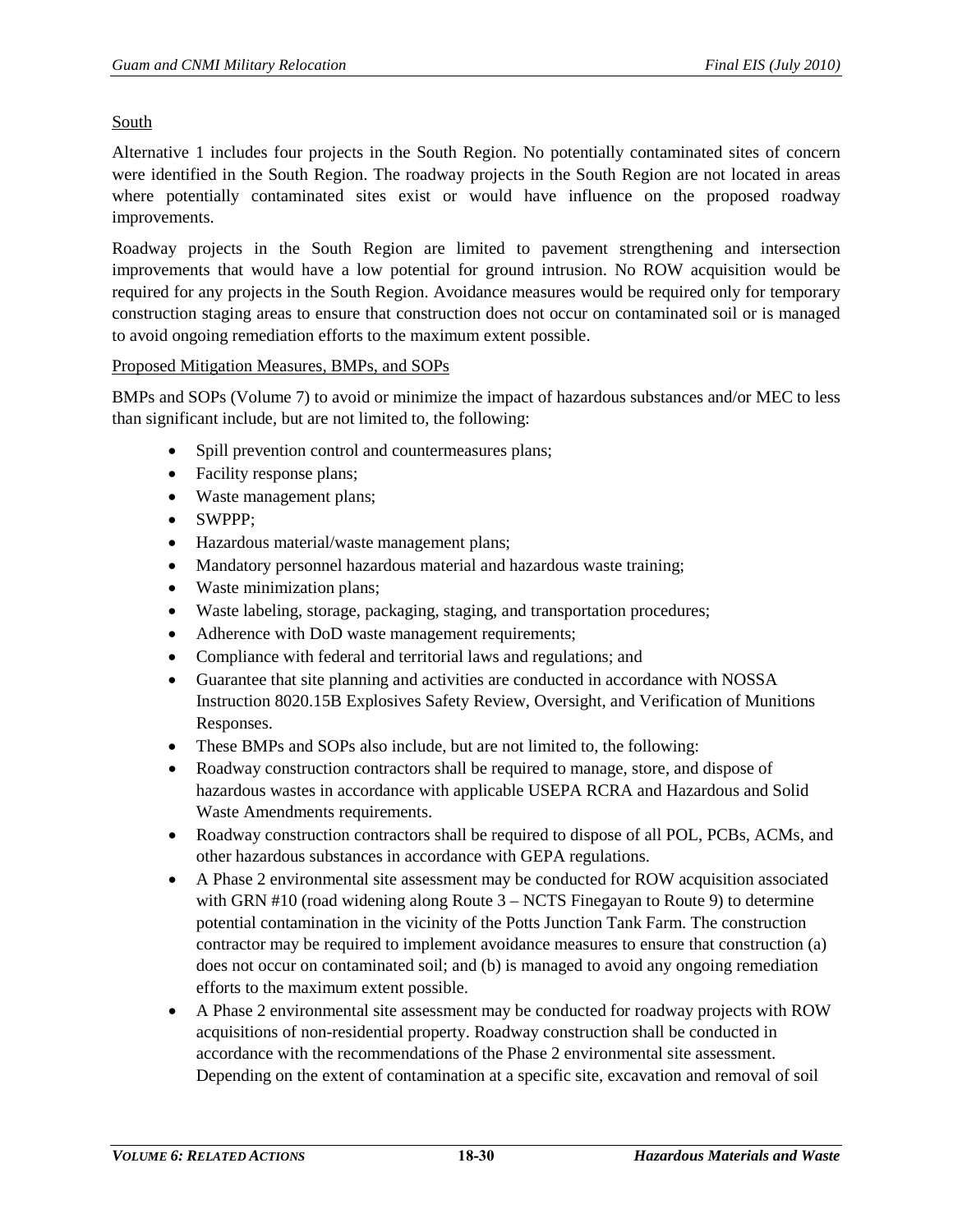and/or groundwater contamination may be required before roadway construction can commence.

- Final design of roadway projects may include an evaluation of potential contamination for the following categories: (1) intersection improvements and pavement strengthening projects that require ROW acquisition of non-residential property; (2) intersection improvement projects that require reconfiguration or grade separation involving excavation, trenching, or grading into the subsoil; (3) bridge replacement projects that require excavation, trenching, or grading into the subsoil and exceeds the existing footprint of the bridge structure; (4) pavement strengthening that occurs in previously undisturbed ground; (5) road realignment into previously undisturbed soils or that requires building removal and/or relocation of utilities; (6) road widening activities that require a change or enlargement of the footprint of the roadway or that extends into previously undisturbed soils; (7) new road construction that would affect soil when the footprint of the roadway extends into previously undisturbed soils; and (8) new road construction that extends into previously undisturbed soils or requires ROW acquisition.
- Final roadway design would avoid known contaminated sites and/or MEC wherever possible. Avoidance may involve adjustments to the roadway design to completely avoid a contaminated site. Minimization may involve adjustments of the proposed roadway alignment to reduce the resultant ROW acquisition.
- Final roadway design may include coordination with the responsible party to ensure that roadway construction does not interfere with ongoing remediation activities.
- Temporary equipment laydown or construction staging areas would be located in previously disturbed (e.g., paved) areas.
- To prevent leaks or spills of contaminants, all temporary equipment laydown or construction staging areas would be constructed with secondary containment for storage of any hazardous or petroleum products.

With implementation of the above BMPs and SOPs (Volume 7) for contaminated sites, impacts from hazardous materials and wastes for Alternative 1 would be less than significant.

# 18.2.6.2 Alternative 2 (Preferred Alternative)

There are 49 projects that would be constructed as a result of Alternative 2. The effects of potentially contaminated sites to these projects are discussed below.

## North

Alternative 2 includes 13 projects in the North Region. The effects of potentially contaminated sites are similar to those for the North Region of Alternative 1.

## Central

Alternative 2 includes 27 projects in the Central Region. The effects of potentially contaminated sites are similar to those for the Central Region of Alternative 1.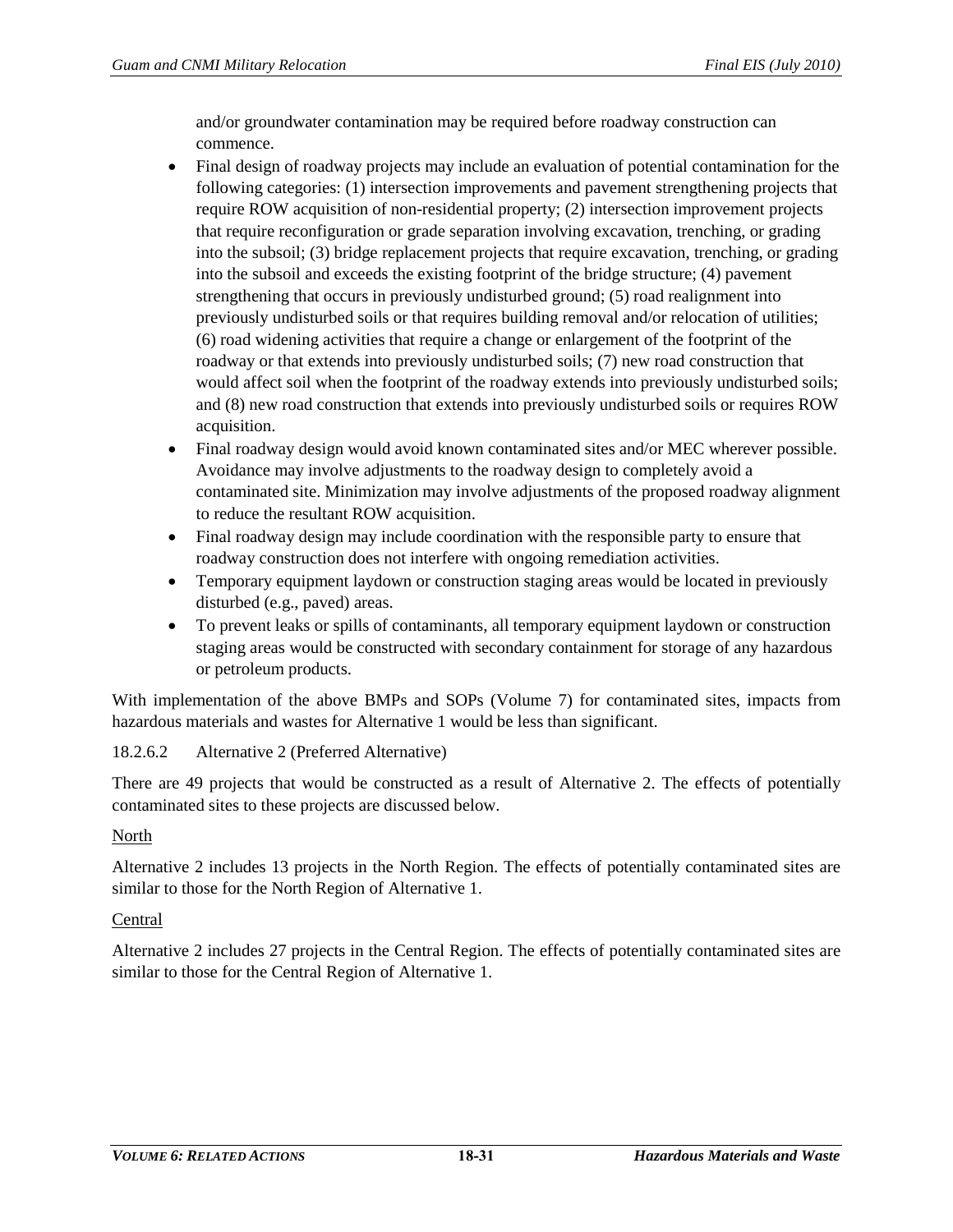# Apra Harbor

Alternative 2 includes five projects in the Apra Harbor Region. The effects of potentially contaminated sites are similar to those for the Apra Harbor Region of Alternative 1.

## South

Alternative 2 includes four projects in the South Region. The effects of potentially contaminated sites are similar to those for the South Region of Alternative 1.

## Proposed Mitigation Measures, BMPs, and SOPs

Potentially contaminated sites that would be associated with Alternative 2 are the same as those listed for Alternative 1. BMPs and SOPs (Volume 7) used to avoid or minimize the impact of potentially contaminated sites to less than significant would be similar to those identified for Alternative 1.

## 18.2.6.3 Alternative 3

There are 51 projects in Alternative 3. The effects of potentially contaminated sites to these projects are discussed below.

## North

Alternative 3 includes 11 projects in the North Region. The effects of potentially contaminated sites are similar to those for the North Region of Alternative 1.

## **Central**

Alternative 3 includes 31 projects in the Central Region. The effects of potentially contaminated sites are similar to those for the Central Region of Alternative 1, with the exception of Site Nos. 64, 65, and 66 that are associated with GRN #20 and 31.

#### Apra Harbor

Alternative 3 includes five projects in the Apra Harbor Region. The effects of potentially contaminated sites are similar to those for the Apra Harbor Region of Alternative 1.

## South

Alternative 3 includes four projects in the South Region. The roadway projects in the South Region are not located in areas where potentially contaminated sites exist or would have influence on the proposed roadway improvements. The effects of potentially contaminated sites are similar to those for the South of Alternative 1.

#### BMPs and SOPs

Potentially contaminated sites that would be associated with Alternative 3 are the same as those listed for Alternative 1. BMPs and SOPs (Volume 7) used to avoid or minimize the impact of potentially contaminated sites would be similar to those identified for Alternative 1.

#### 18.2.6.4 Alternative 8

There are 50 projects in Alternative 8. The effects of potentially contaminated sites to these projects are discussed below.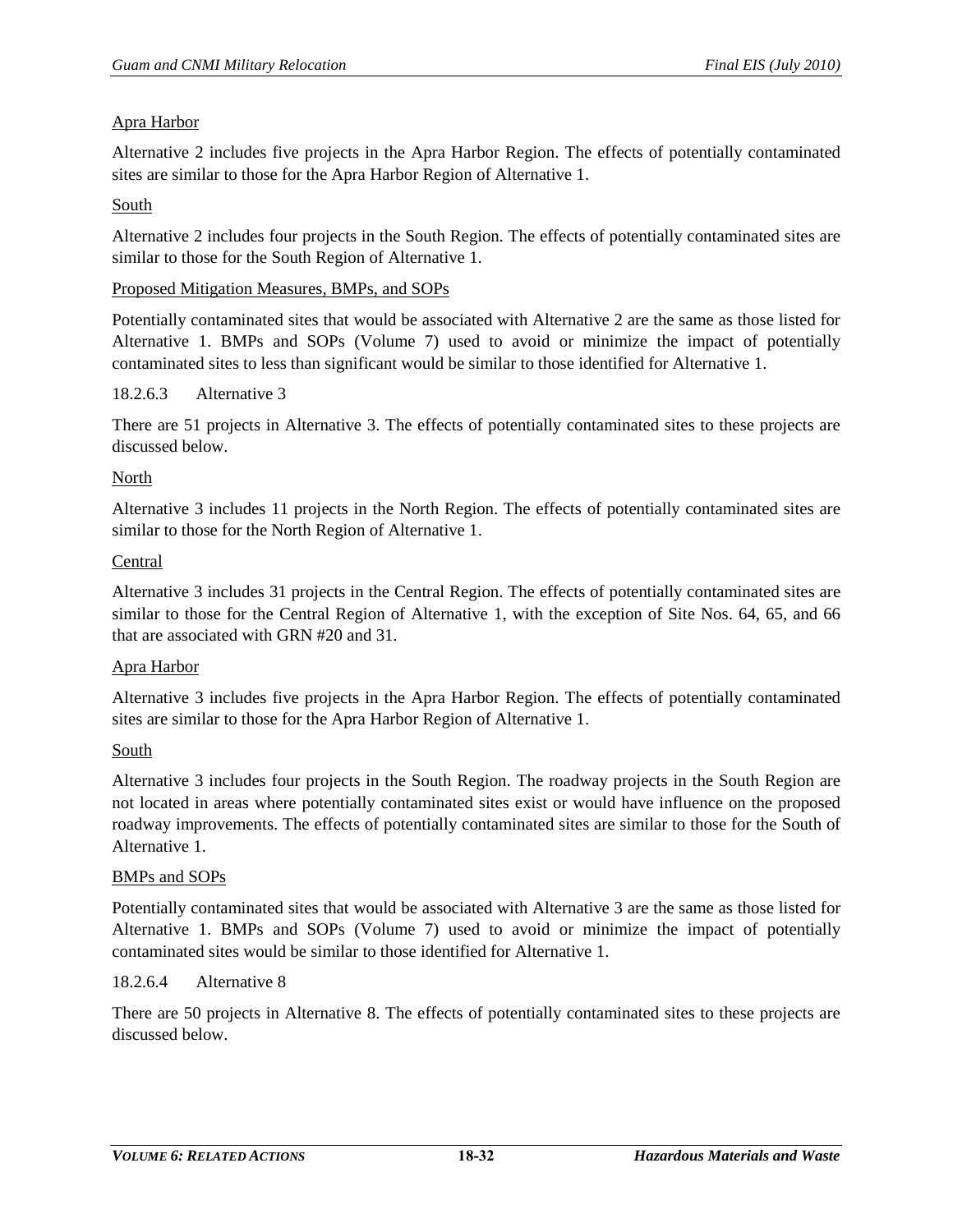## North

Alternative 8 includes 13 projects in the North Region. The effects of potentially contaminated sites are similar to those for the North Region of Alternative 1.

## Central

Alternative 8 includes 28 projects in the Central Region. The effects of potentially contaminated sites are similar to those for the Central Region of Alternative 1.

## Apra Harbor

Alternative 8 includes five projects in the Apra Harbor Region. The effects of potentially contaminated sites are similar to those for the Apra Harbor Region of Alternative 1.

## South

Alternative 8 includes four projects in the South Region. The effects of potentially contaminated sites are similar to those for the South Region of Alternative 1.

## BMPs and SOPs

Potentially contaminated sites that would be associated with Alternative 8 are the same as those listed for Alternative 1. BMPs and SOPs (Volume 7) used to avoid or minimize the impact of potentially contaminated sites would be similar to those identified for Alternative 1.

#### 18.2.6.5 Summary of Impacts

[Table 18.2-10](#page-32-0) summarizes the potential impacts of each alternative.

## <span id="page-32-0"></span>**Table 18.2-10. Summary of Potential Hazardous Materials and Waste Impacts-Roadway Project**

| <b>Potentially Impacted Resource</b>                                                  | Alternative 1 | Alternative $2^*$ | Alternative 3 | Alternative 8 |
|---------------------------------------------------------------------------------------|---------------|-------------------|---------------|---------------|
| Leaks and spills of hazardous<br>materials can leach into soils                       | LSI           | LSI               | LSI           | LSI           |
| Roadway construction adversely<br>affected by contaminated soil<br>and/or groundwater | LSI           | <b>LSI</b>        | <b>LSI</b>    | <b>LSI</b>    |

*Legend:* LSI = Less than significant impact. \*Preferred Alternative.

In summary, the proposed roadway projects would have the potential to result in increased environmental impacts. These potential impacts would result from increased transportation, handling, use, and disposal of hazardous materials and hazardous wastes. It is expected that the largest increases of hazardous materials would result from the use of POL/fuels. Expected increases in the generation of hazardous waste would include solvents, sealants, paints, degreasers, corrosive or toxic liquids, and aerosols. However, through the use of BMPs and SOPs discussed in this chapter and in Volume 7, the impacts would be less than significant.

#### 18.2.6.6 Summary of Proposed Mitigation Measures

[Table 18.2-11](#page-33-0) summarizes the proposed mitigation measures for roadway projects impacts on hazardous materials and waste. BMPs and SOPs are not considered "mitigation measures;" thus, no proposed mitigation measures are identified.